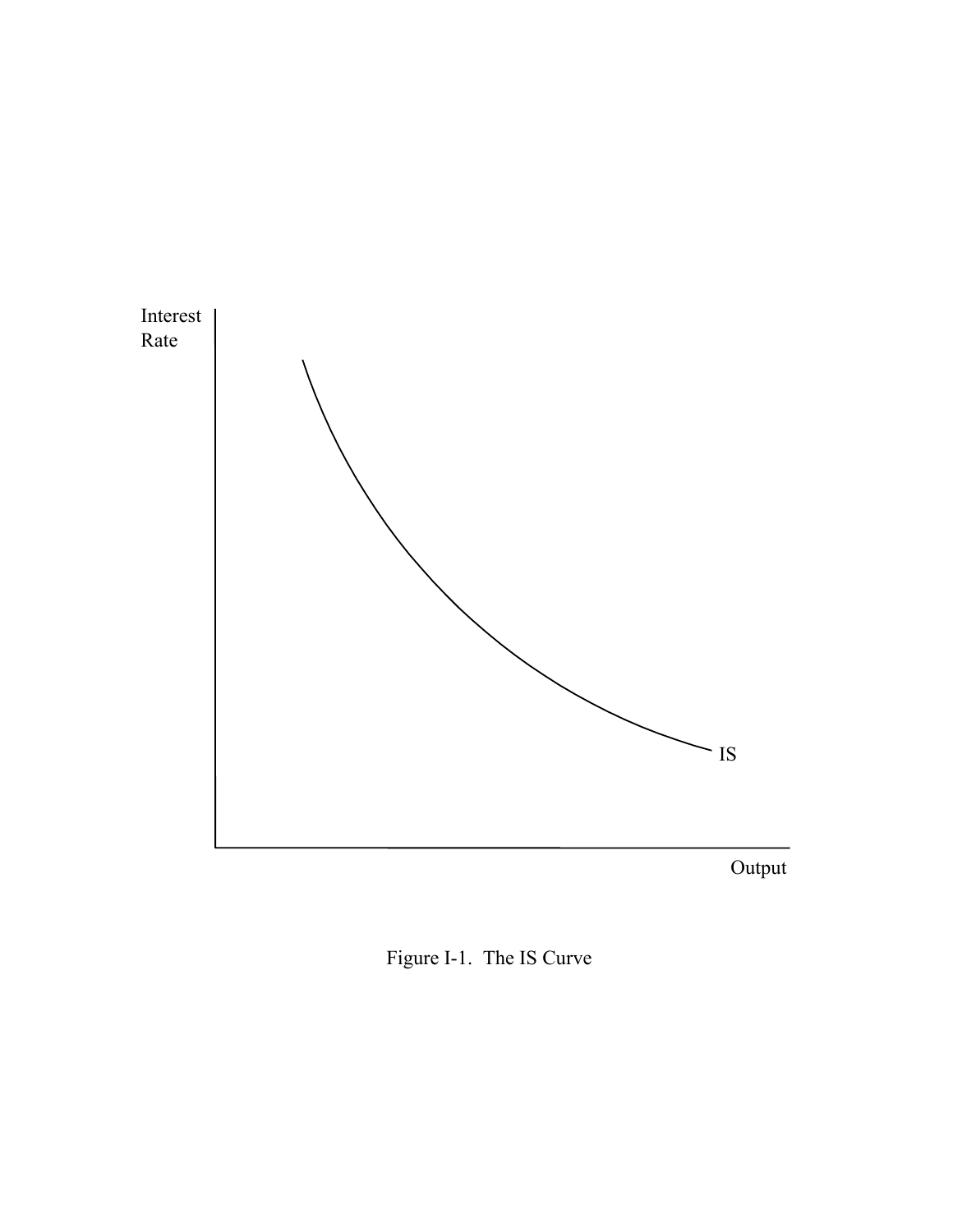

Output

Figure I-2. The MP Curve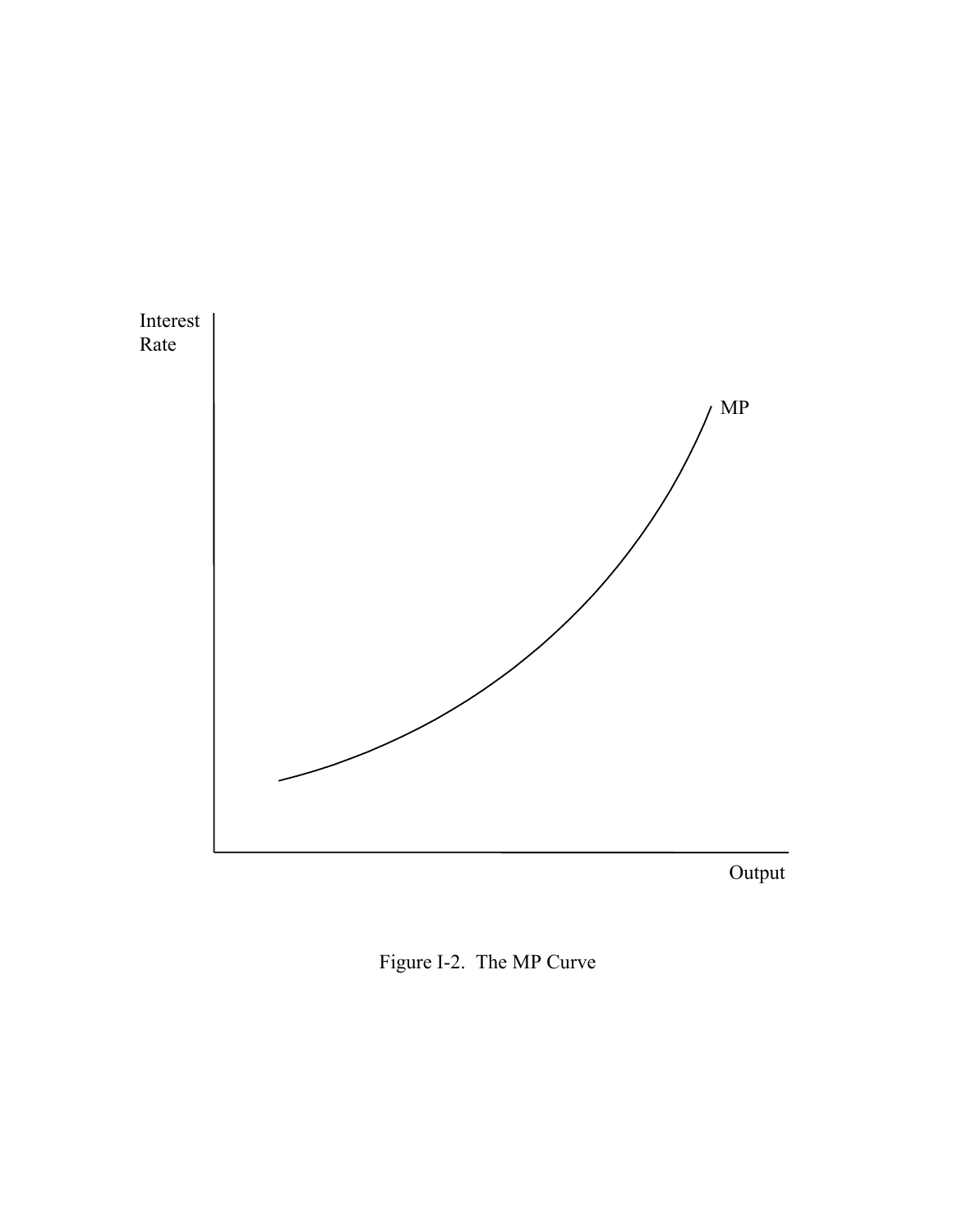

Figure I-3. The IS-MP Diagram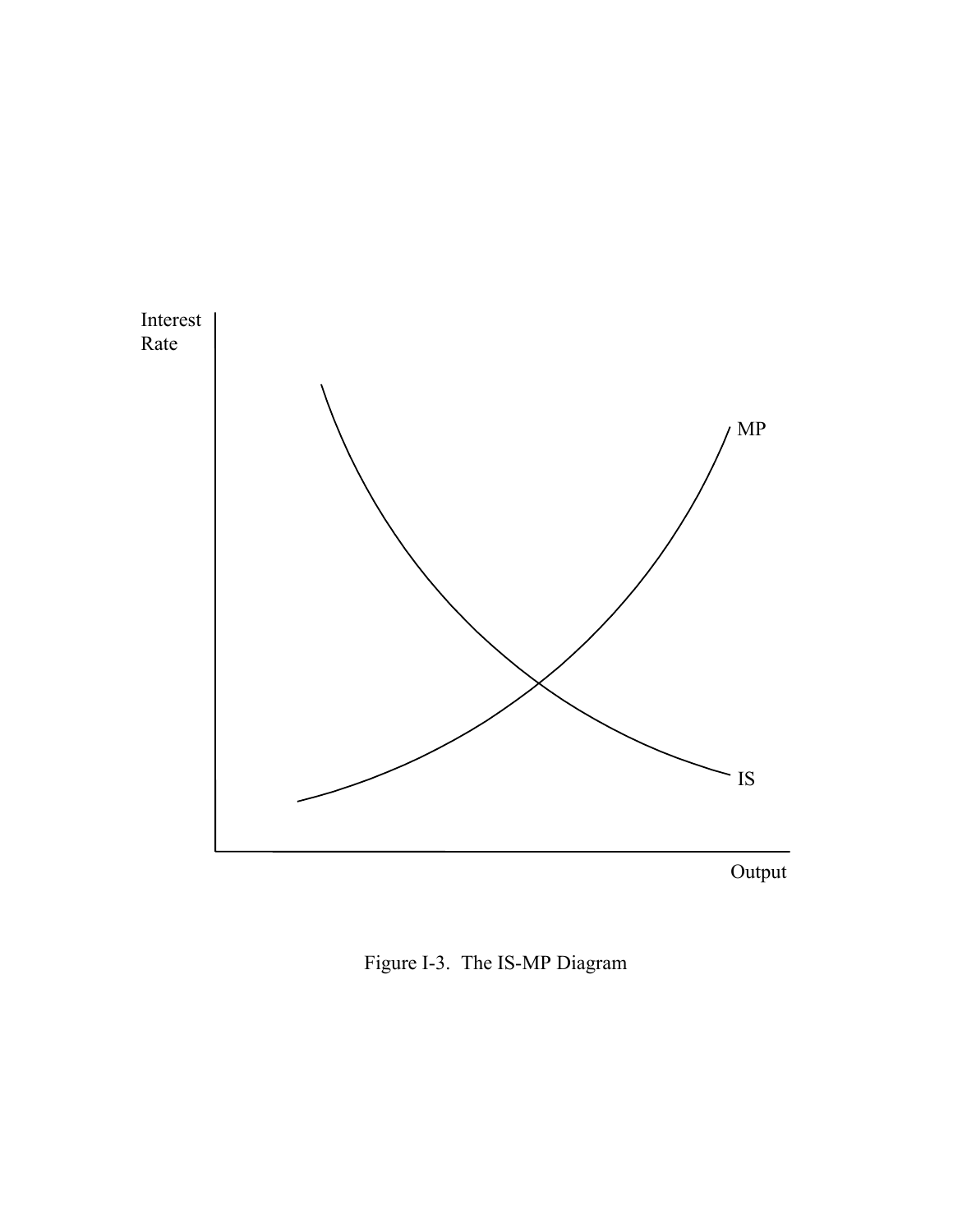

Output

Figure I-4. The Effect of an Increase in Government Purchases on Output at a Given Interest Rate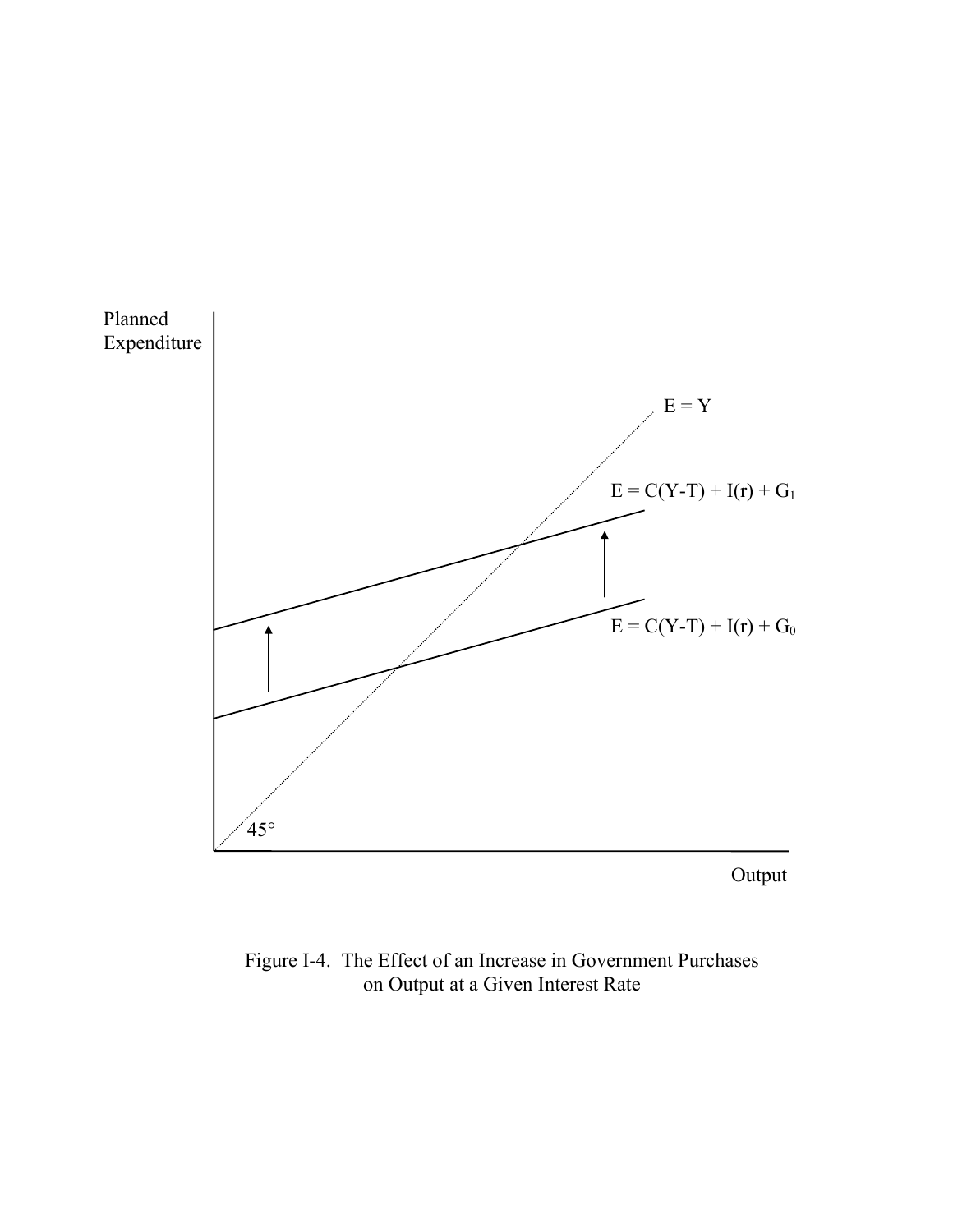

Figure I-5. The Effects of an Increase in Government Purchases on Output and the Interest Rate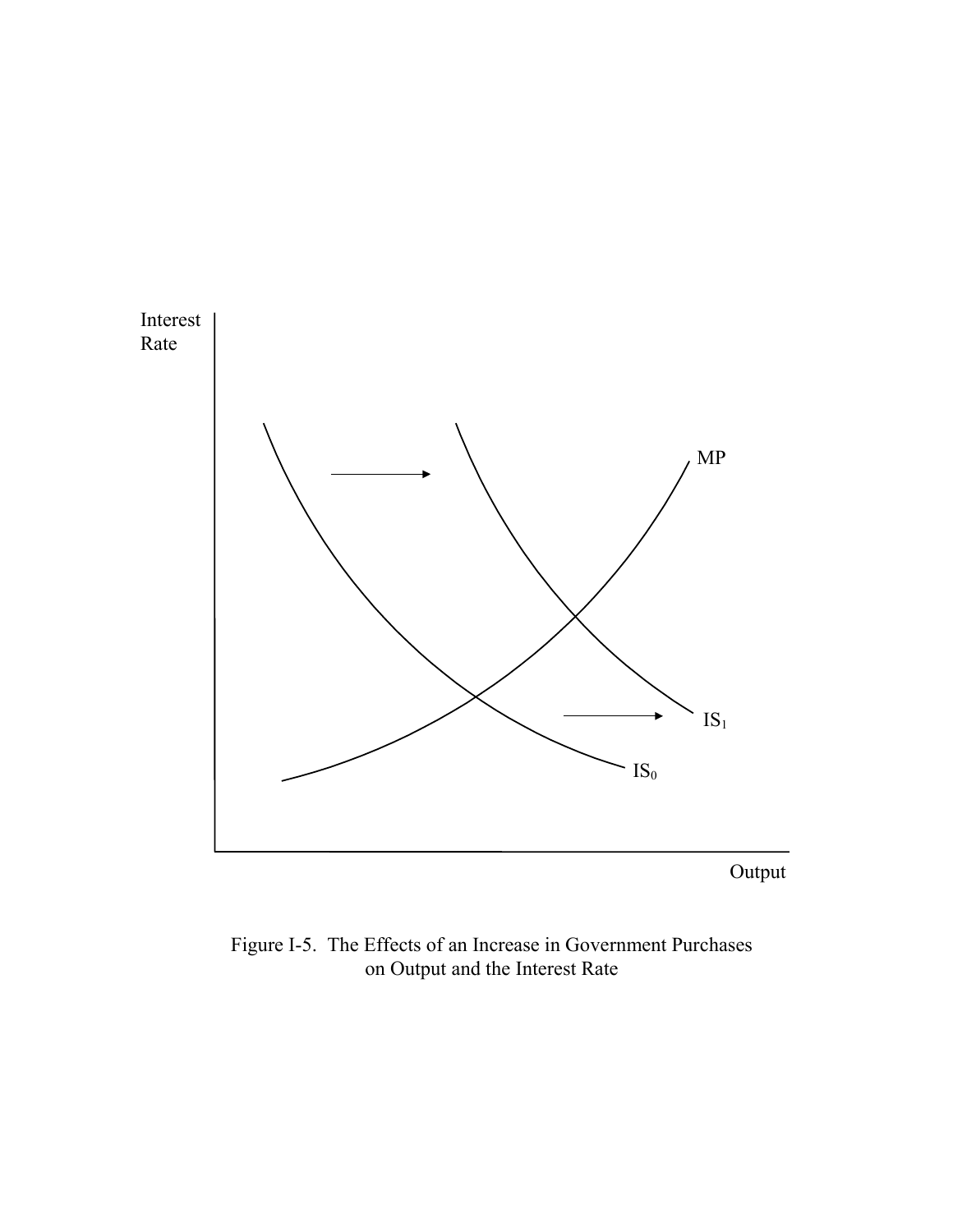

Figure I-6. The Effects of a Shift to Tighter Monetary Policy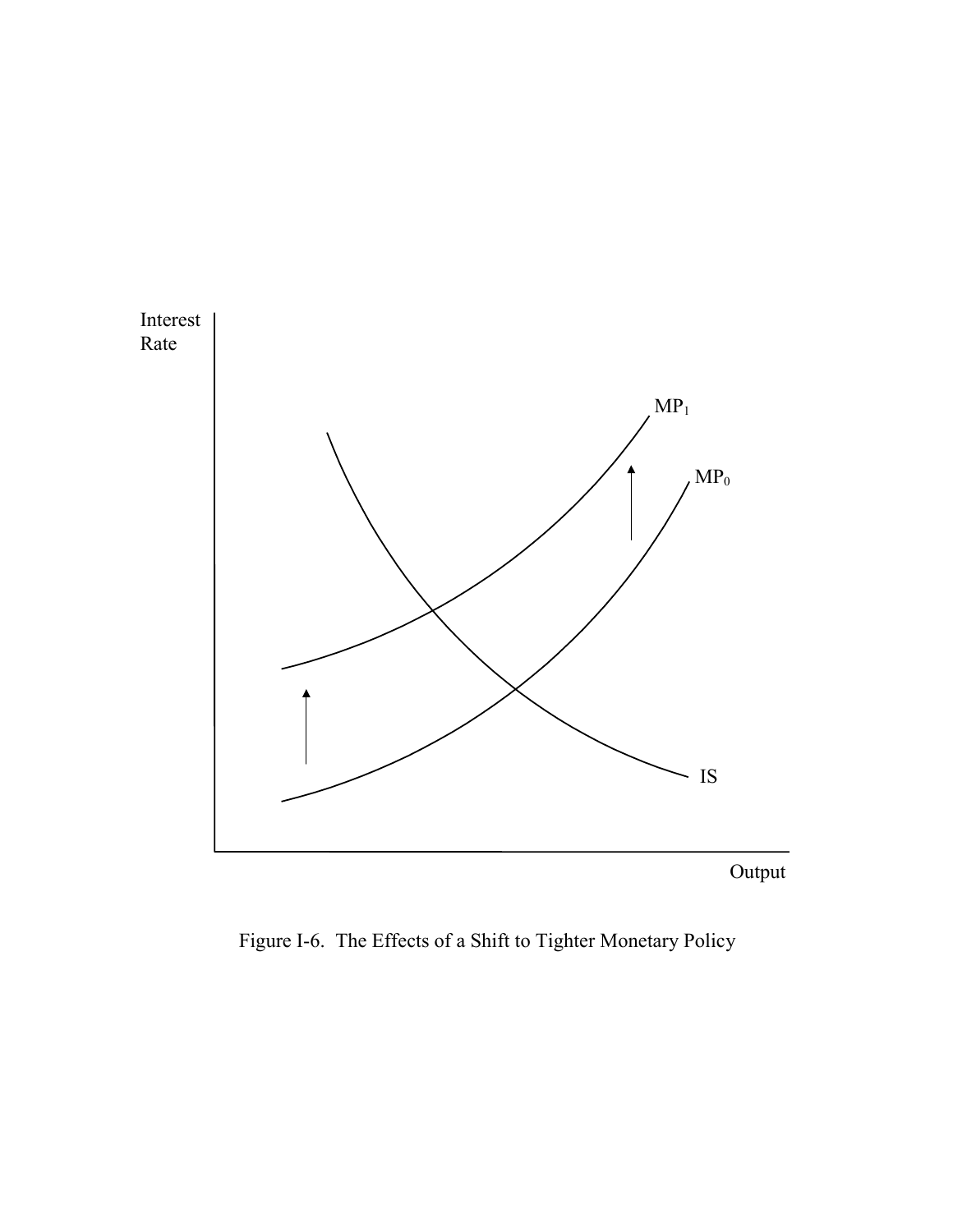

Figure I-7. The Effects of Simultaneous Changes in Fiscal and Monetary Policy that Leave Output Unchanged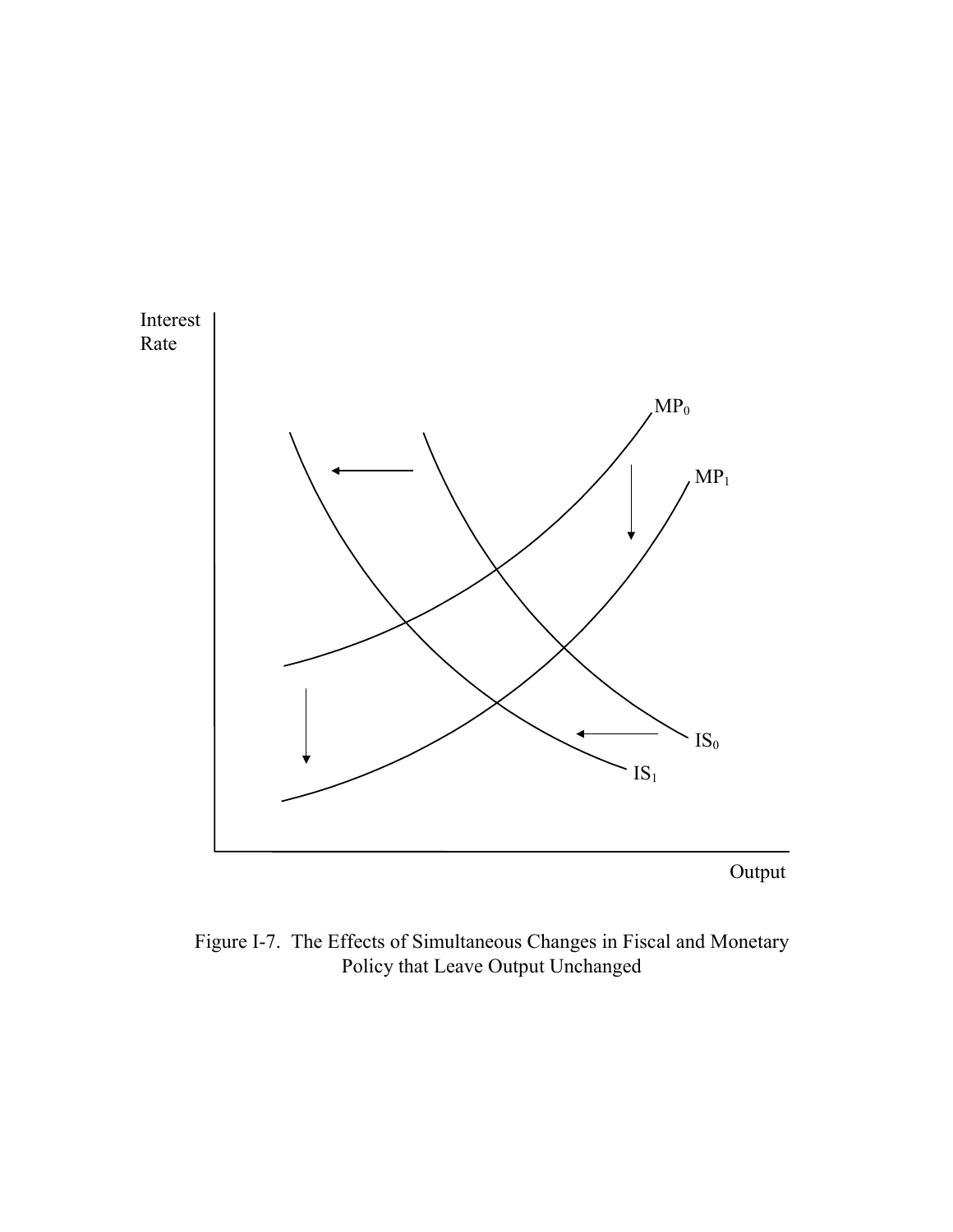

Figure I-8. The Effects of a Fall in Consumer Confidence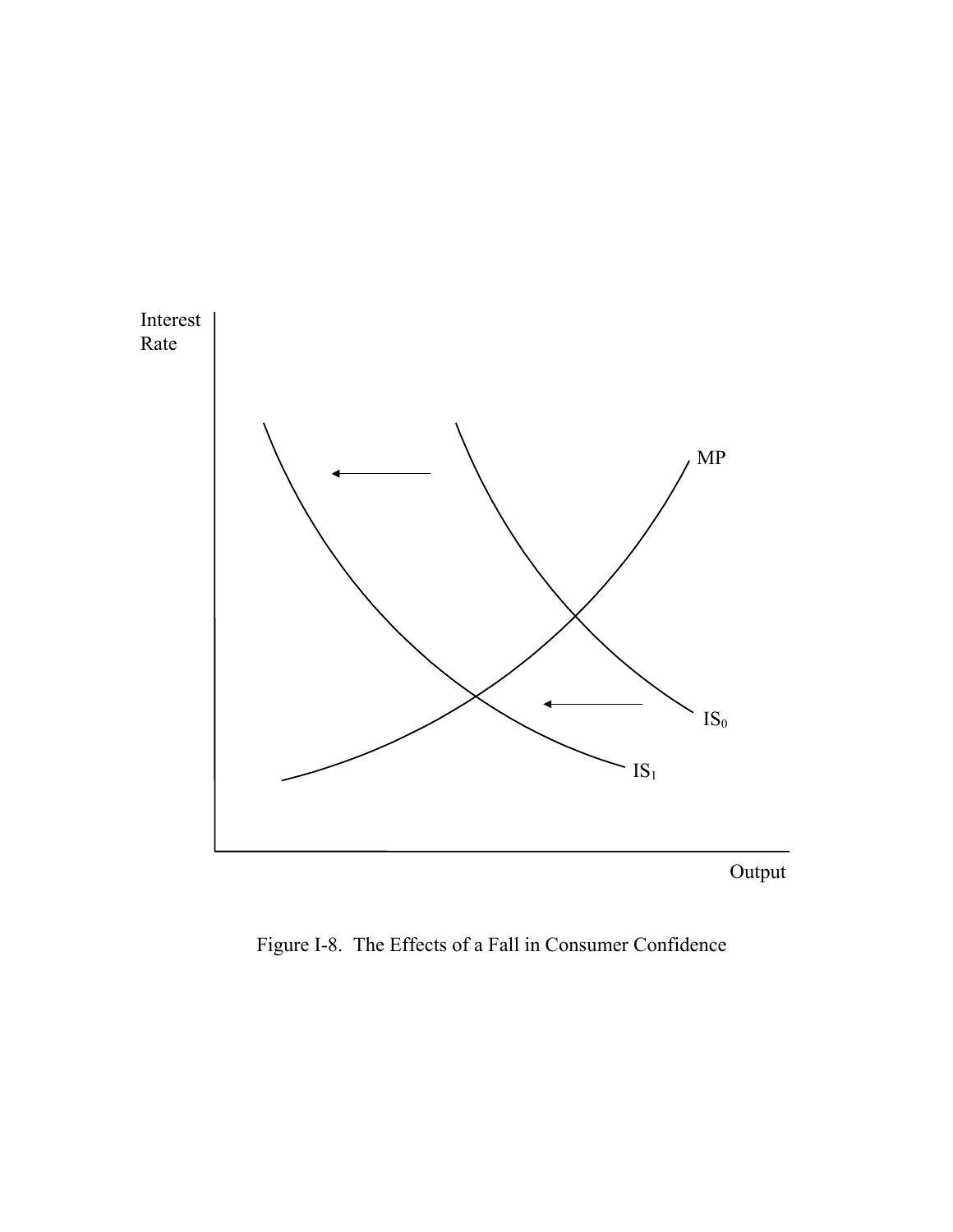

Figure I-9. The Effects of an Increase in the Money Supply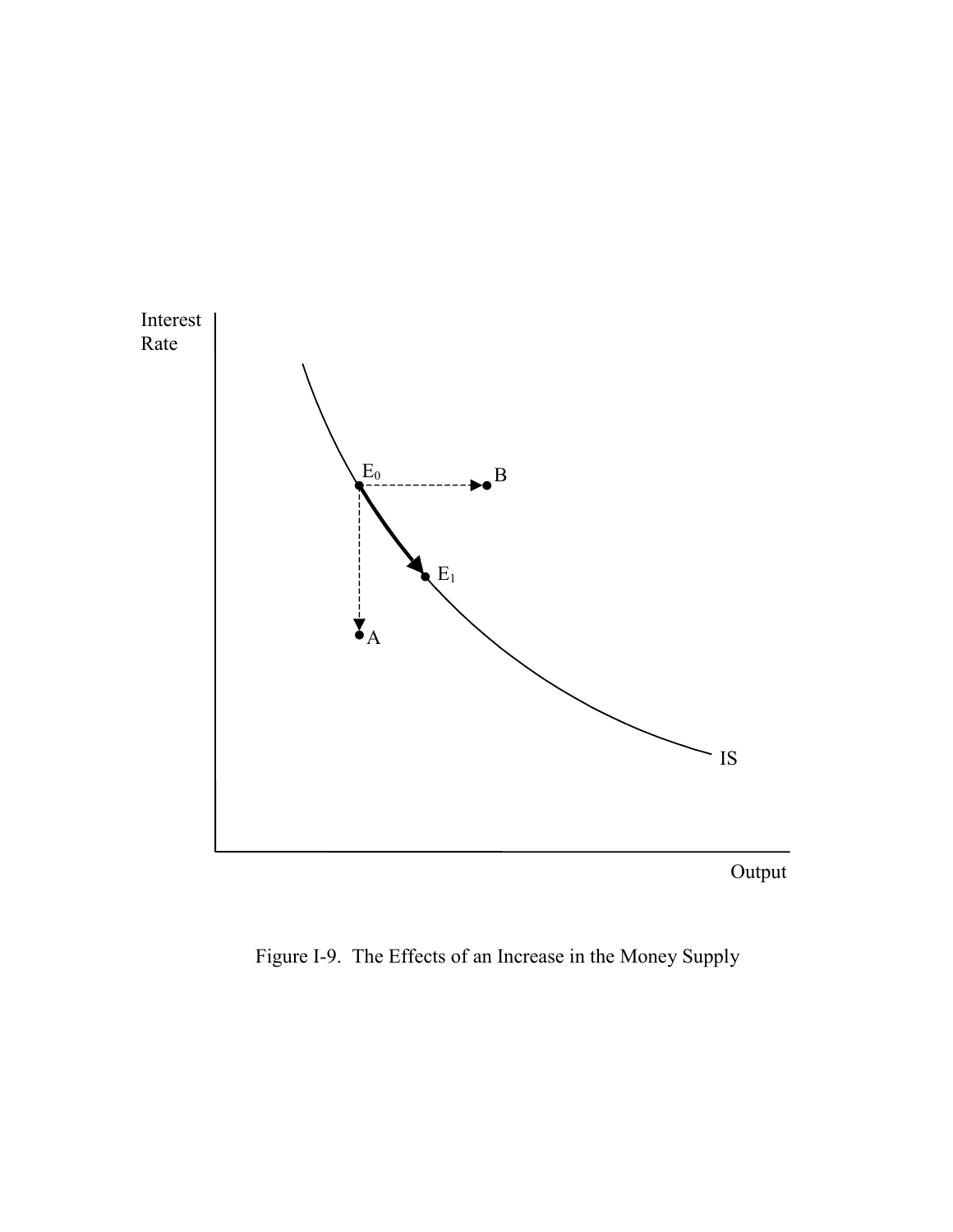

Figure II-1. The Effects of a Rise in the Interest Rate on Equilibrium Output in the Goods Market with Floating Exchange Rates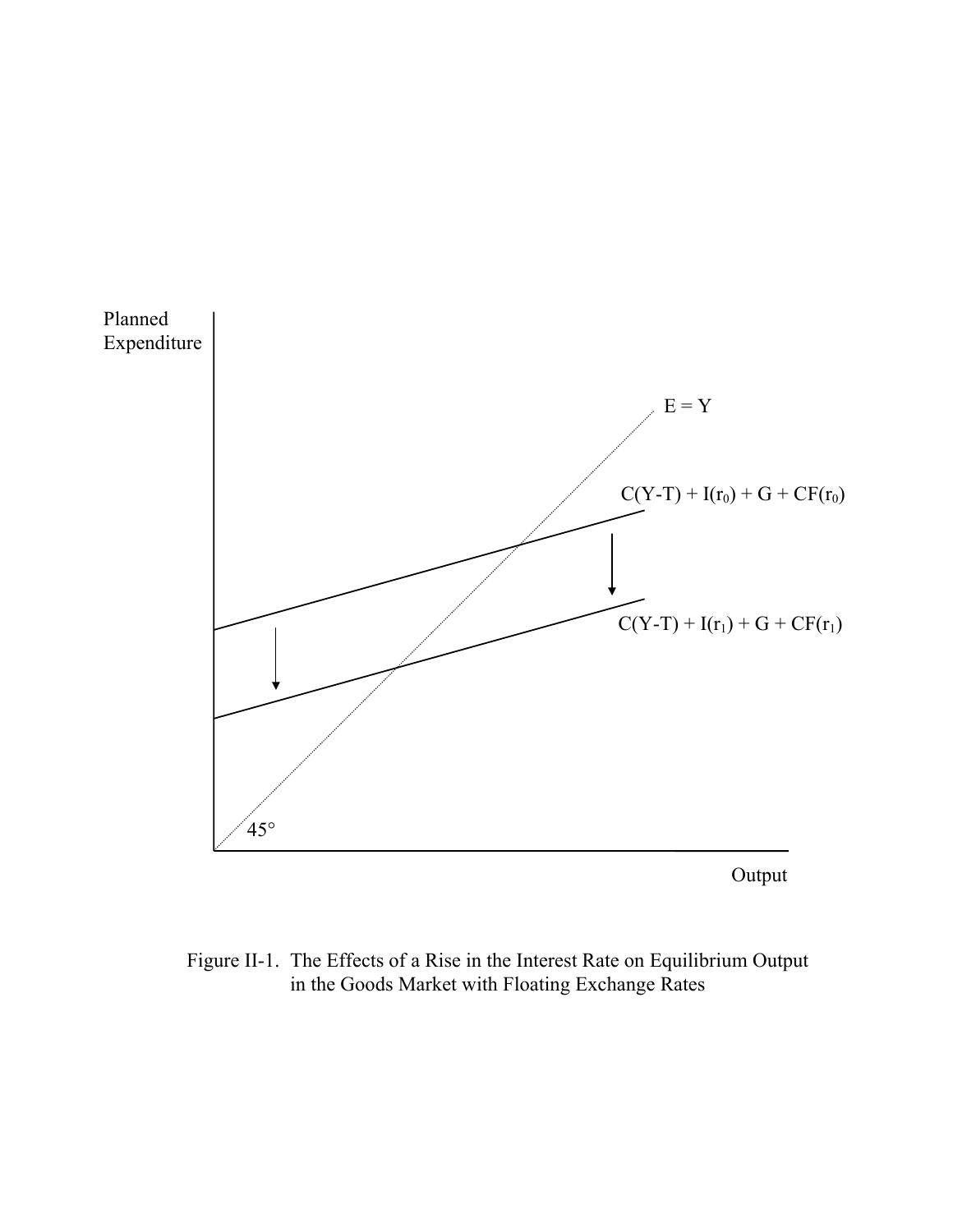

Output

Figure II-2. The IS-MP Diagram for an Open Economy with Floating Exchange Rates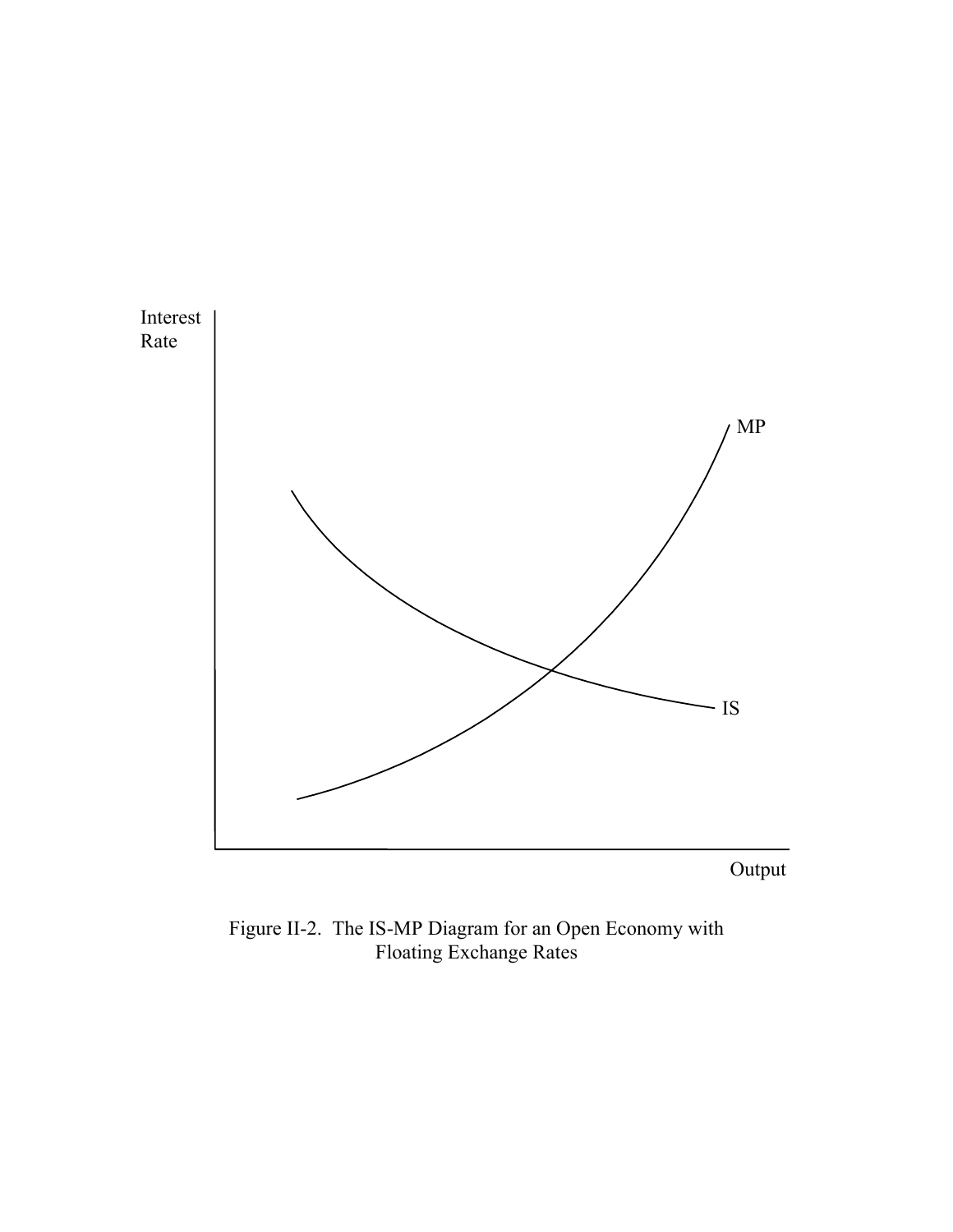

Figure II-3. The Determination of Net Exports and the Exchange Rate Under Floating Exchange Rates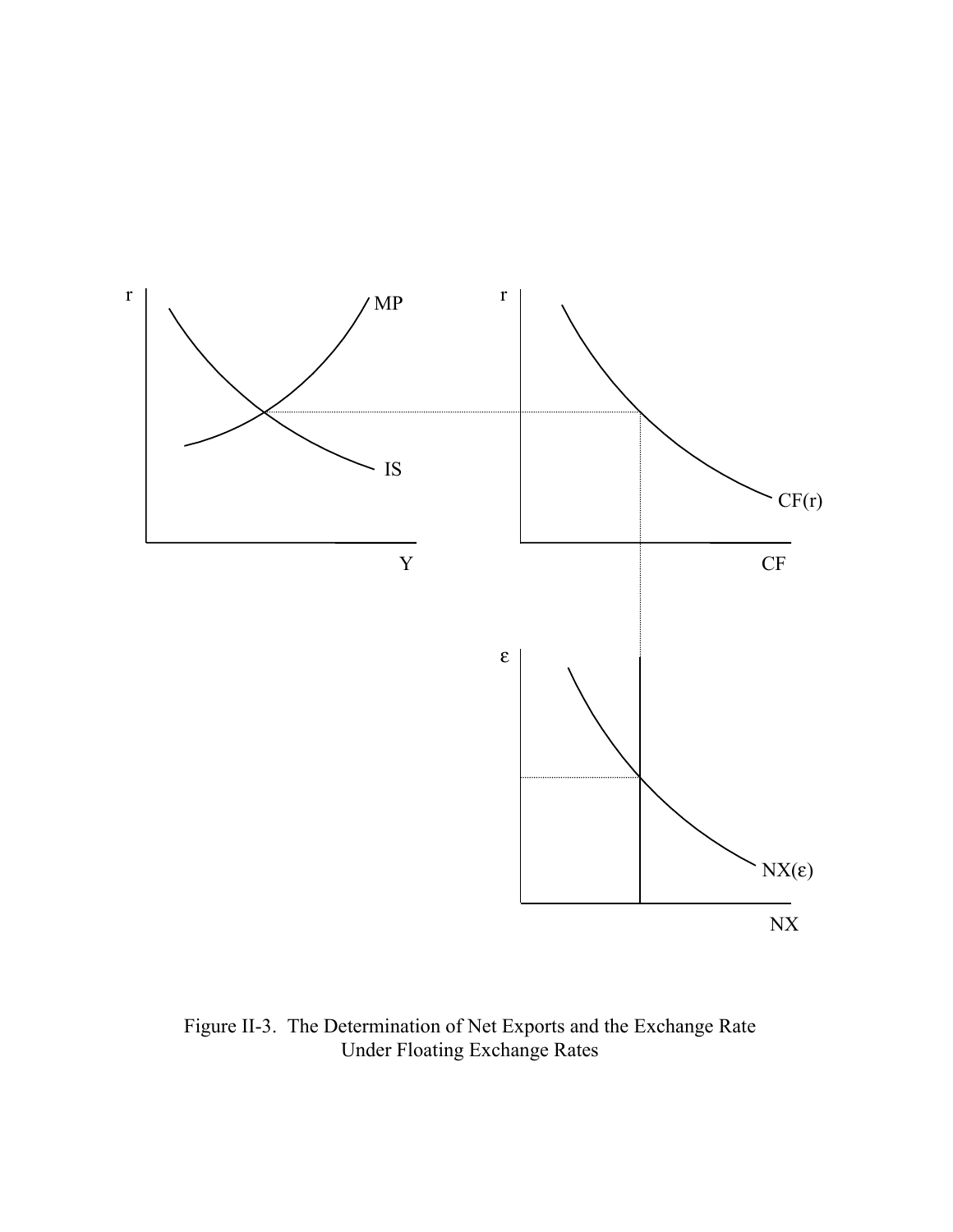

Figure II-4. The Effects of an Increase in Government Purchases with Floating Exchange Rates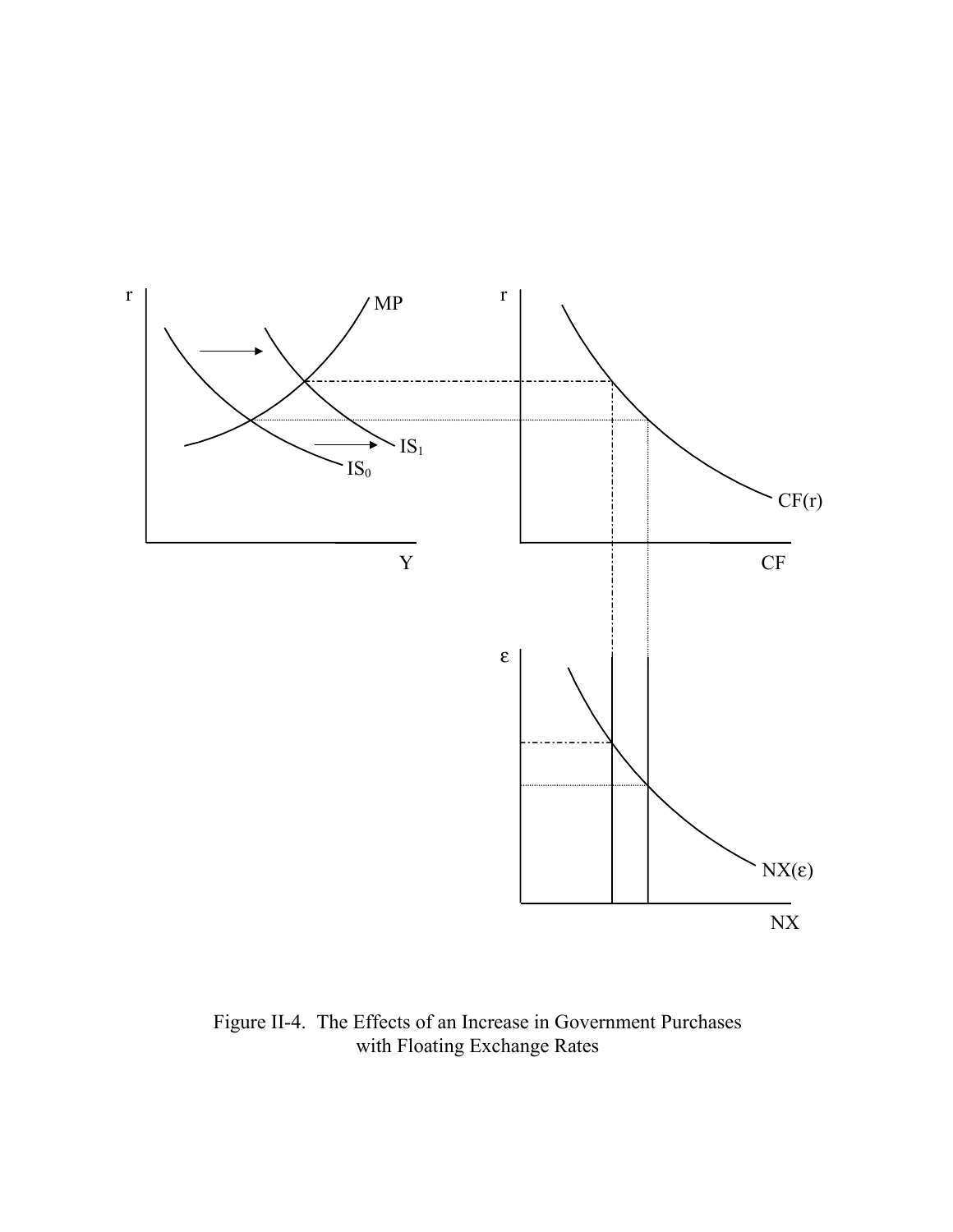

Figure II-5. The Effects of a Shift to Tighter Monetary Policy with Floating Exchange Rates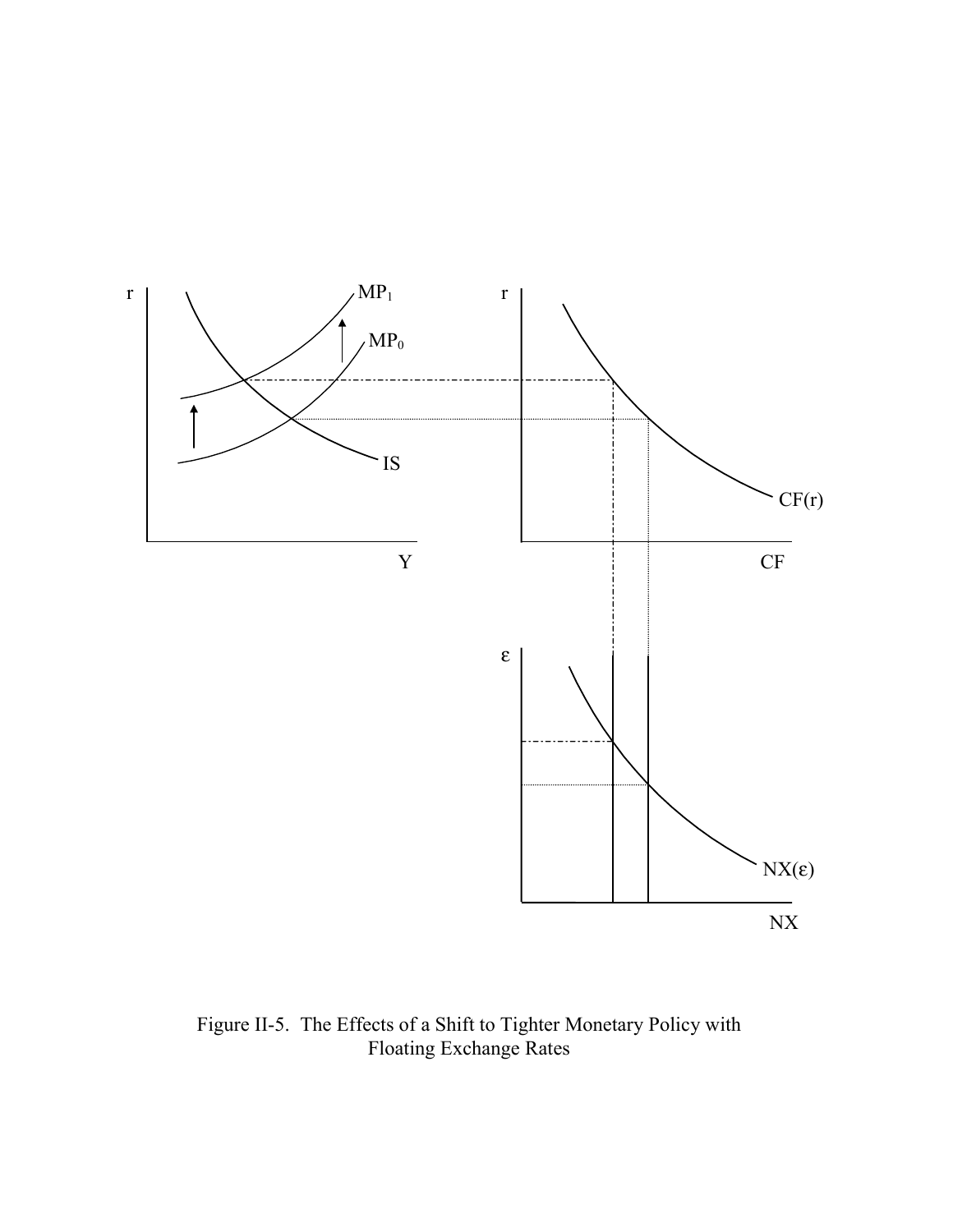

Figure II-6. The Effects of Protectionist Policies with Floating Exchange Rates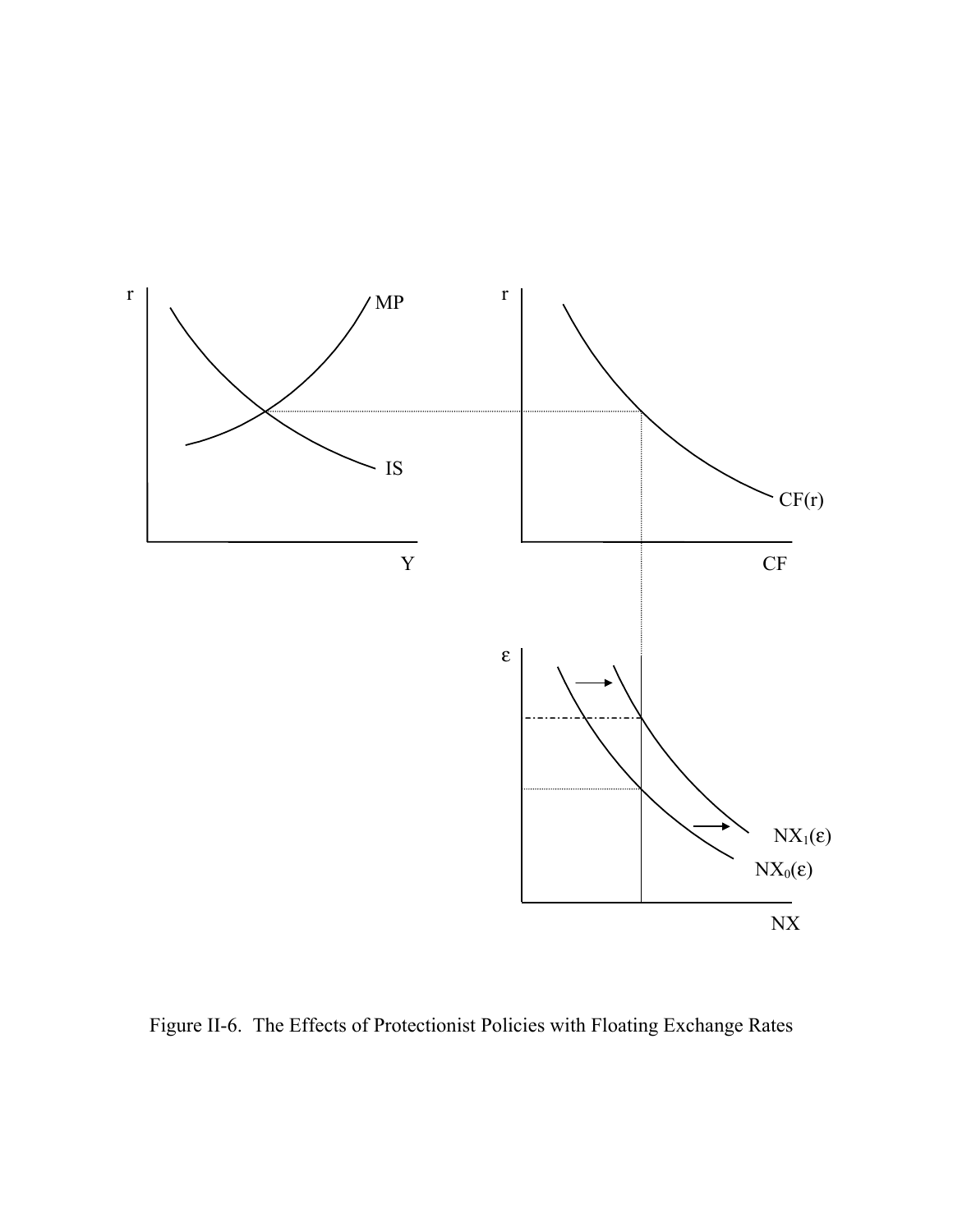

Figure II-7. Monetary Policy with Fixed Exchange Rates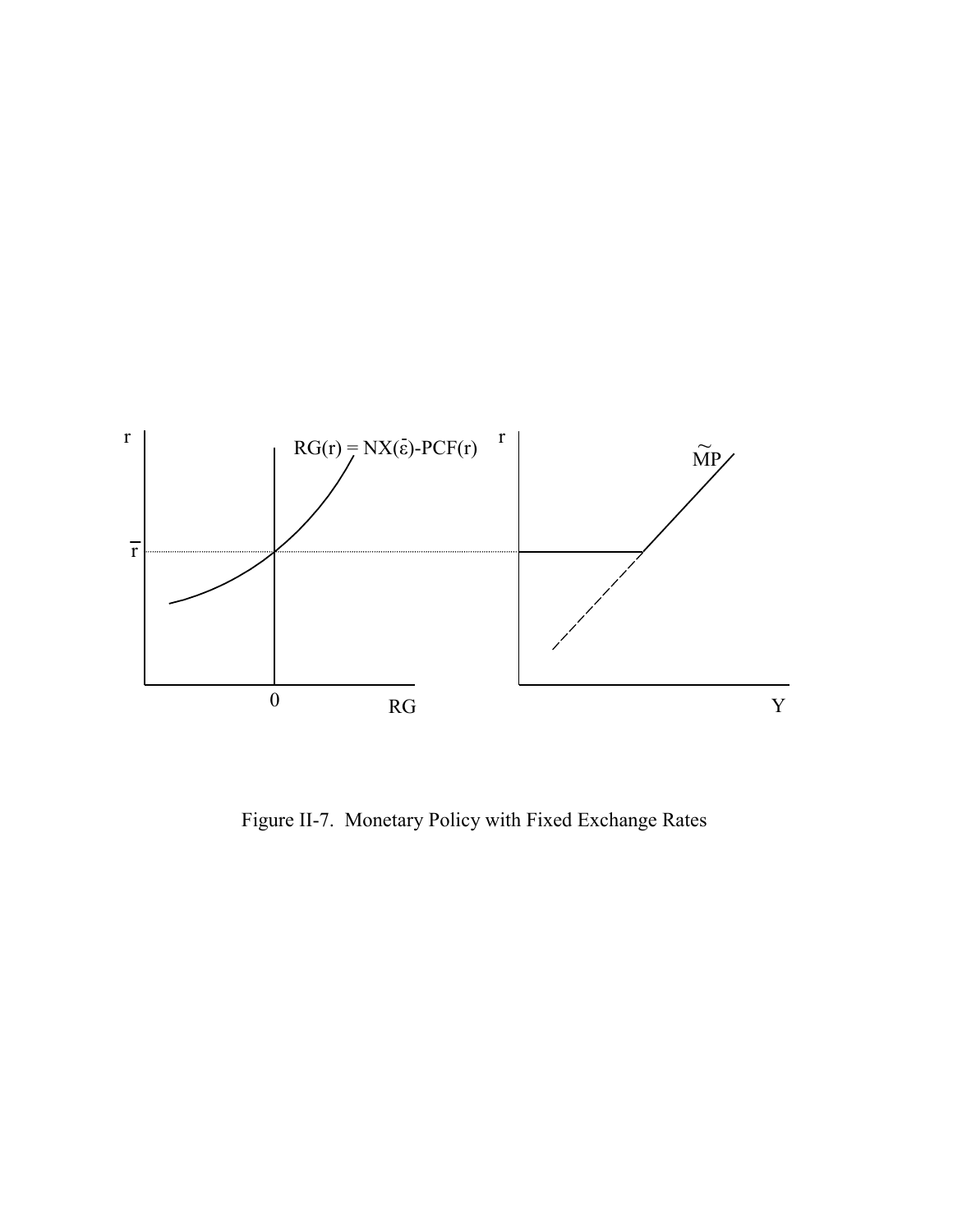

Figure II-8. The Determination of Output and the Interest Rate in an Open Economy with Fixed Exchange Rates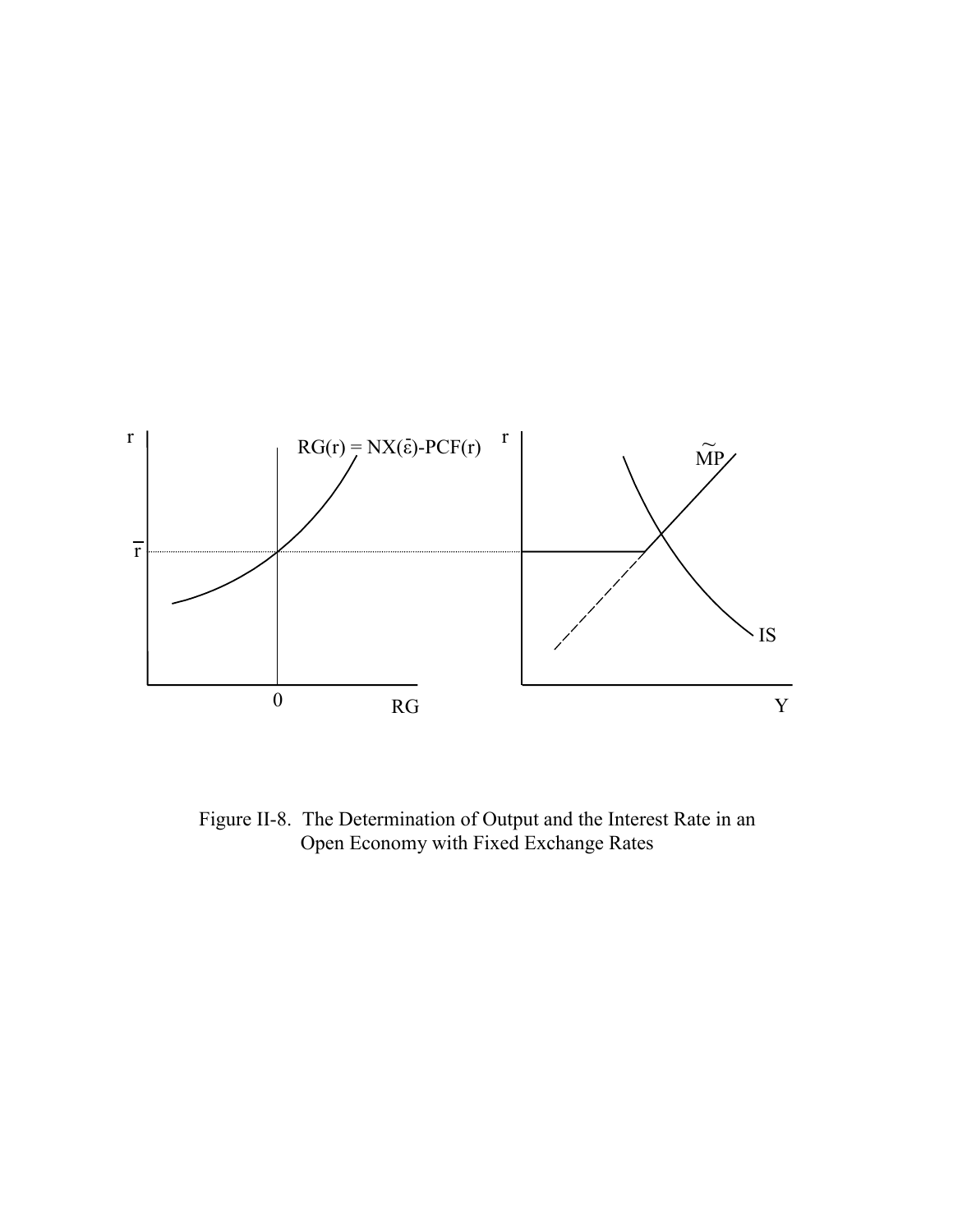

Figure II-9. The Effects of an Increase in Government Purchases with Fixed Exchange Rates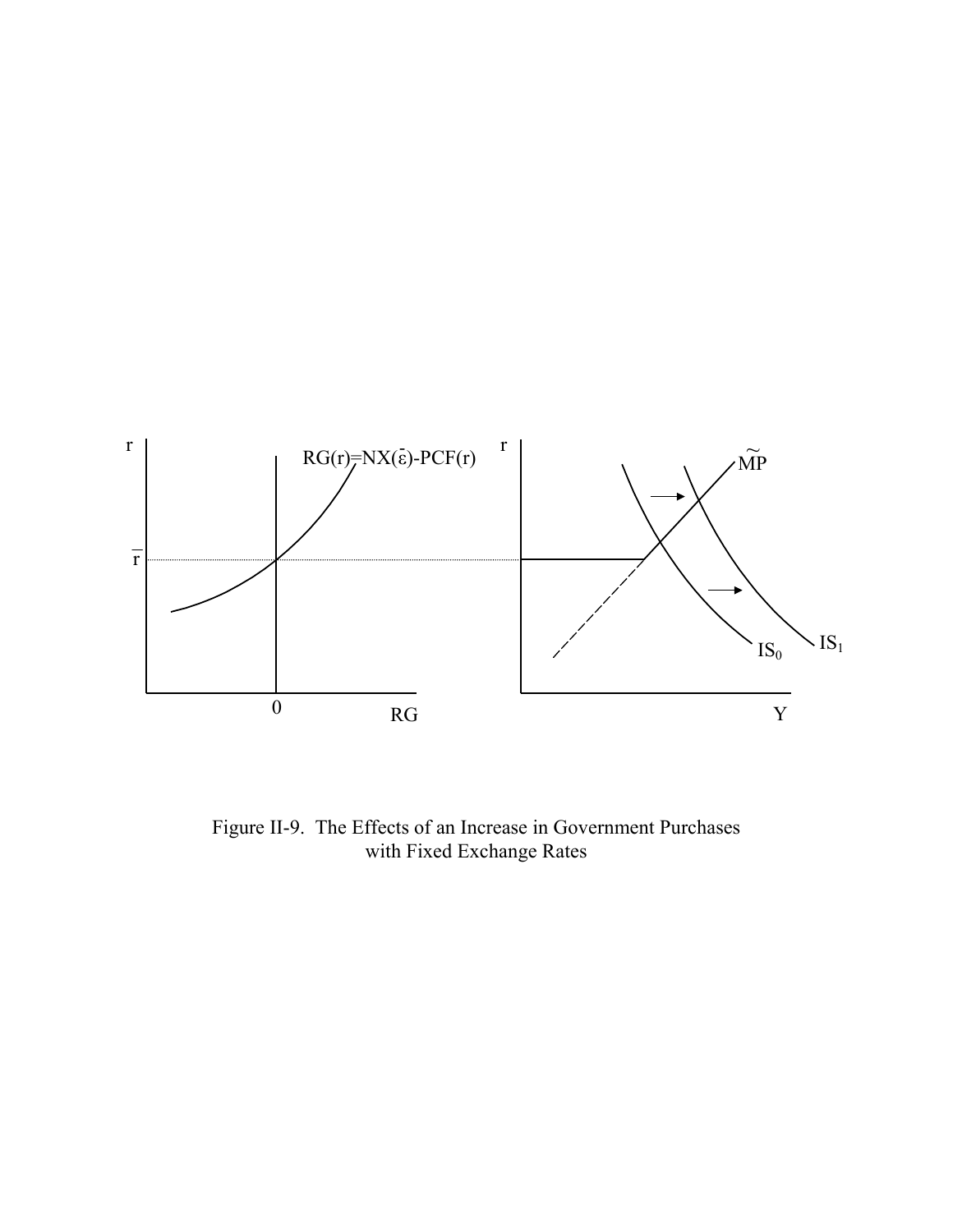

Figure II-10. The Effects of Expansionary Monetary Policy with Fixed Exchange Rates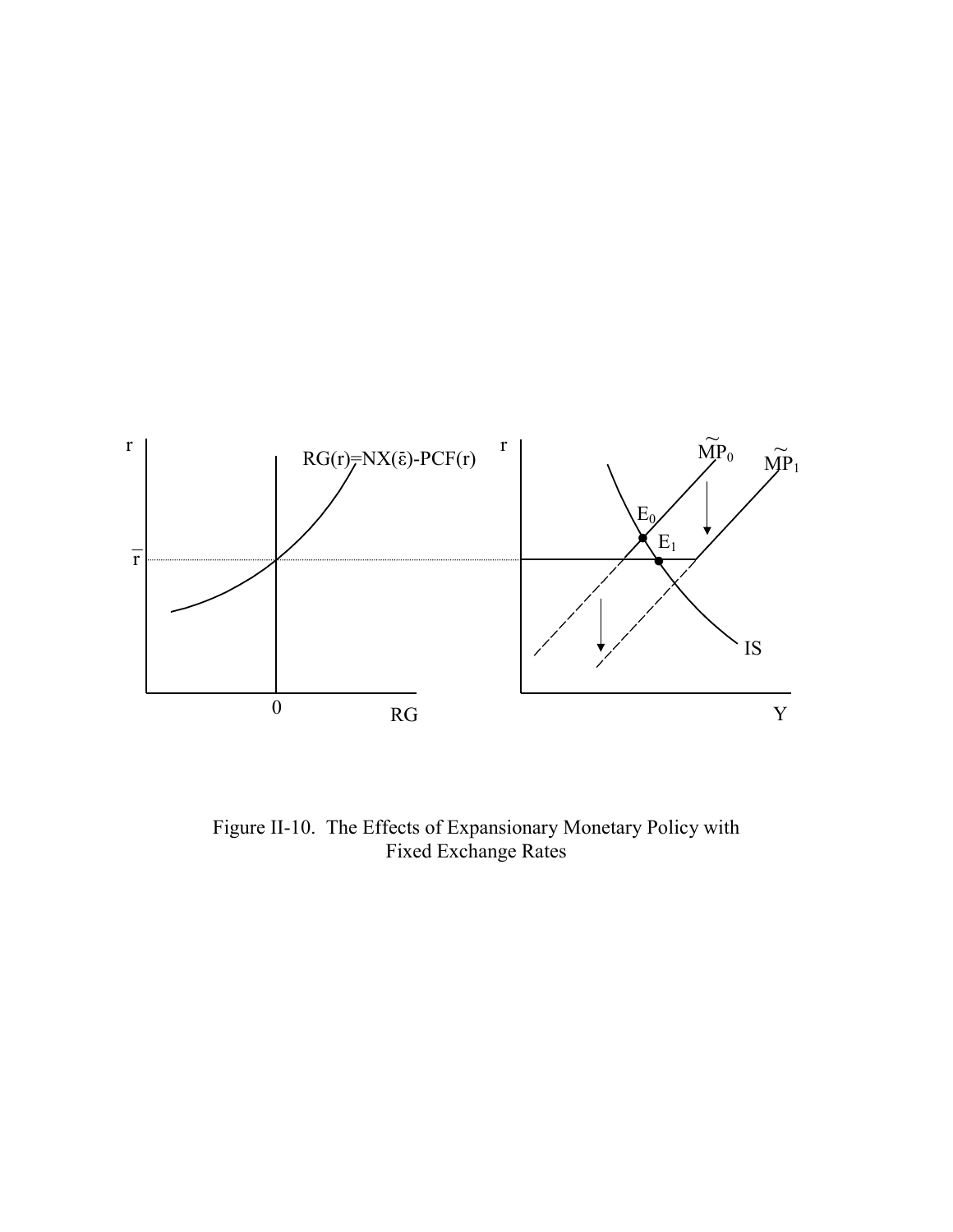

Figure II-11. The Effects of Protectionist Policies with Fixed Exchange Rates

Note:  $RG_0(r) = NX_0(\bar{\varepsilon})$ -PCF(r);  $RG_1(r) = NX_1(\bar{\varepsilon})$ -PCF(r)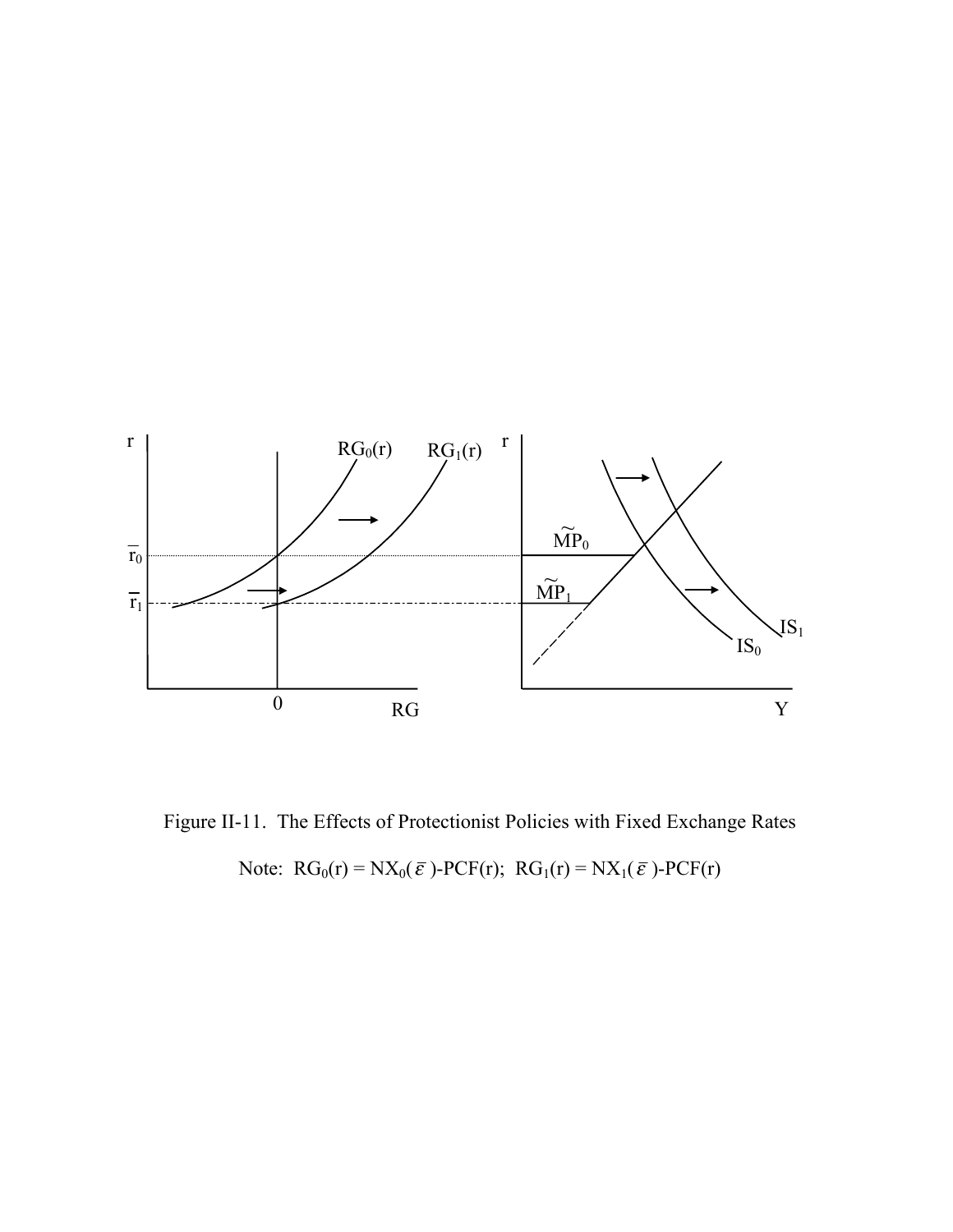

Figure II-12. The Effects of a Fall in Export Demand with Fixed Exchange Rates Note:  $RG_0(r) = N X_0(\bar{\varepsilon}) - PCF(r)$ ;  $RG_1(r) = N X_1(\bar{\varepsilon}) - PCF(r)$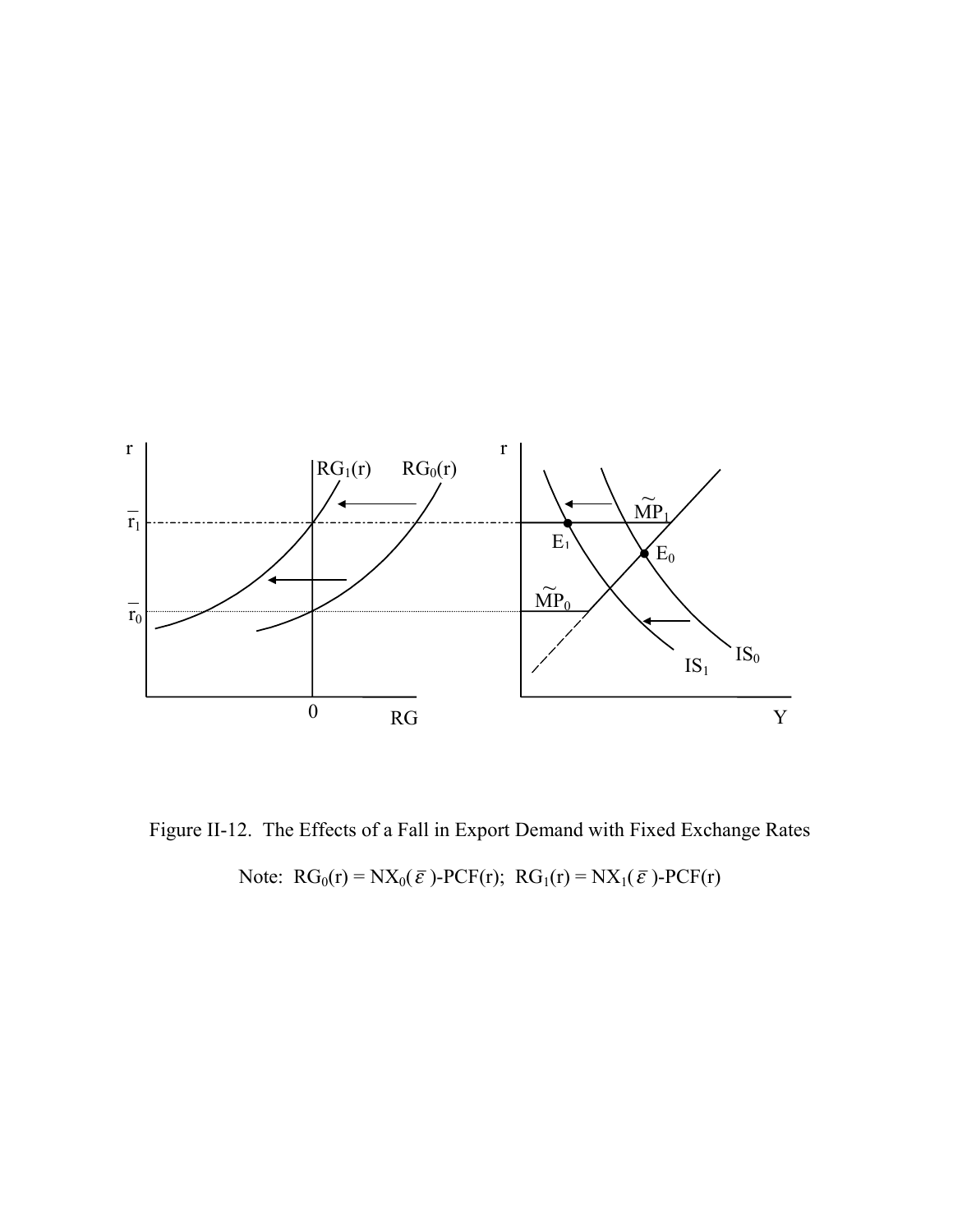

Figure II-13. The Effects of a Devaluation

Note:  $RG_0(r) = N X(\bar{\varepsilon}_0) - PCF(r); RG_1(r) = N X(\bar{\varepsilon}_1) - PCF(r)$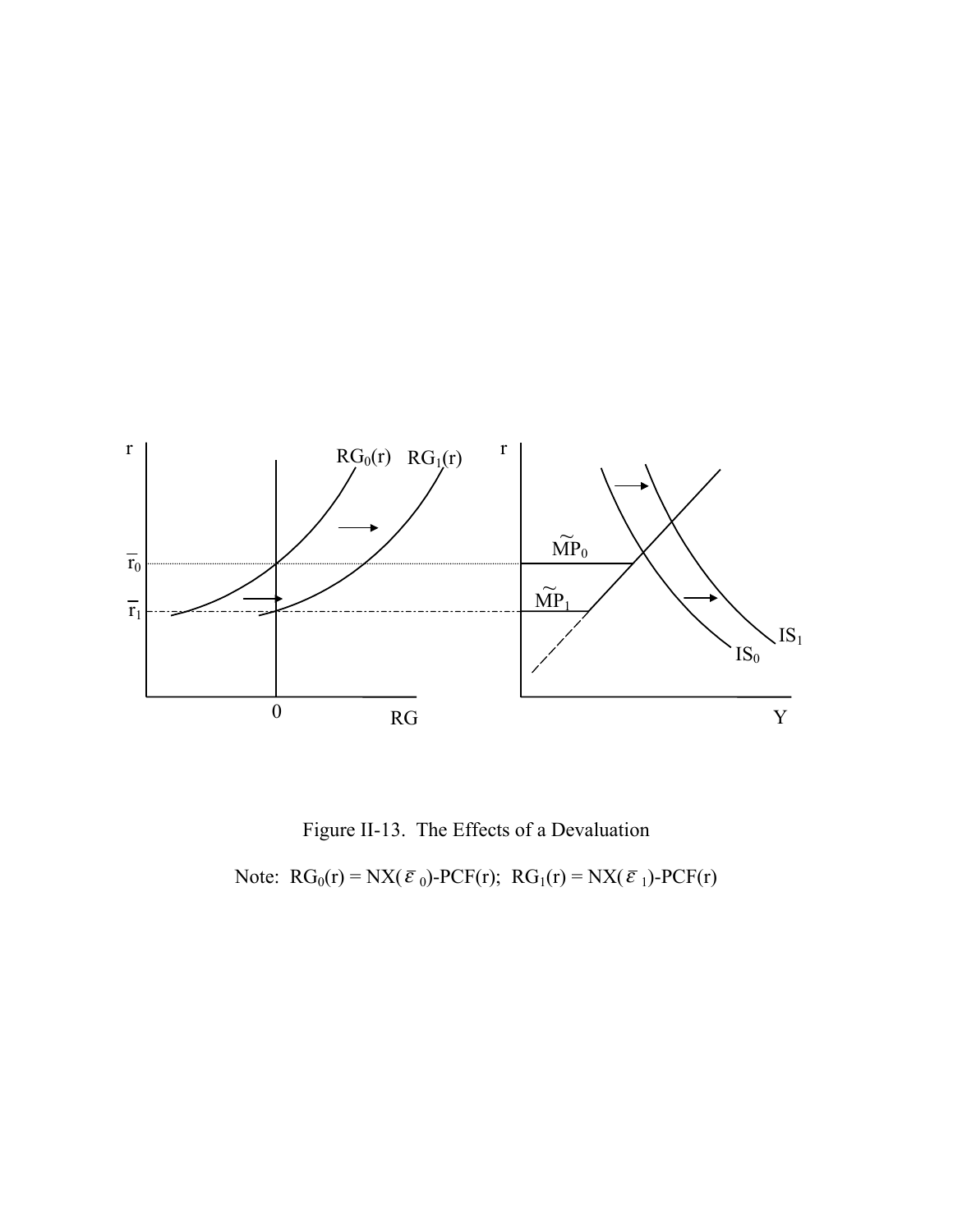

Output

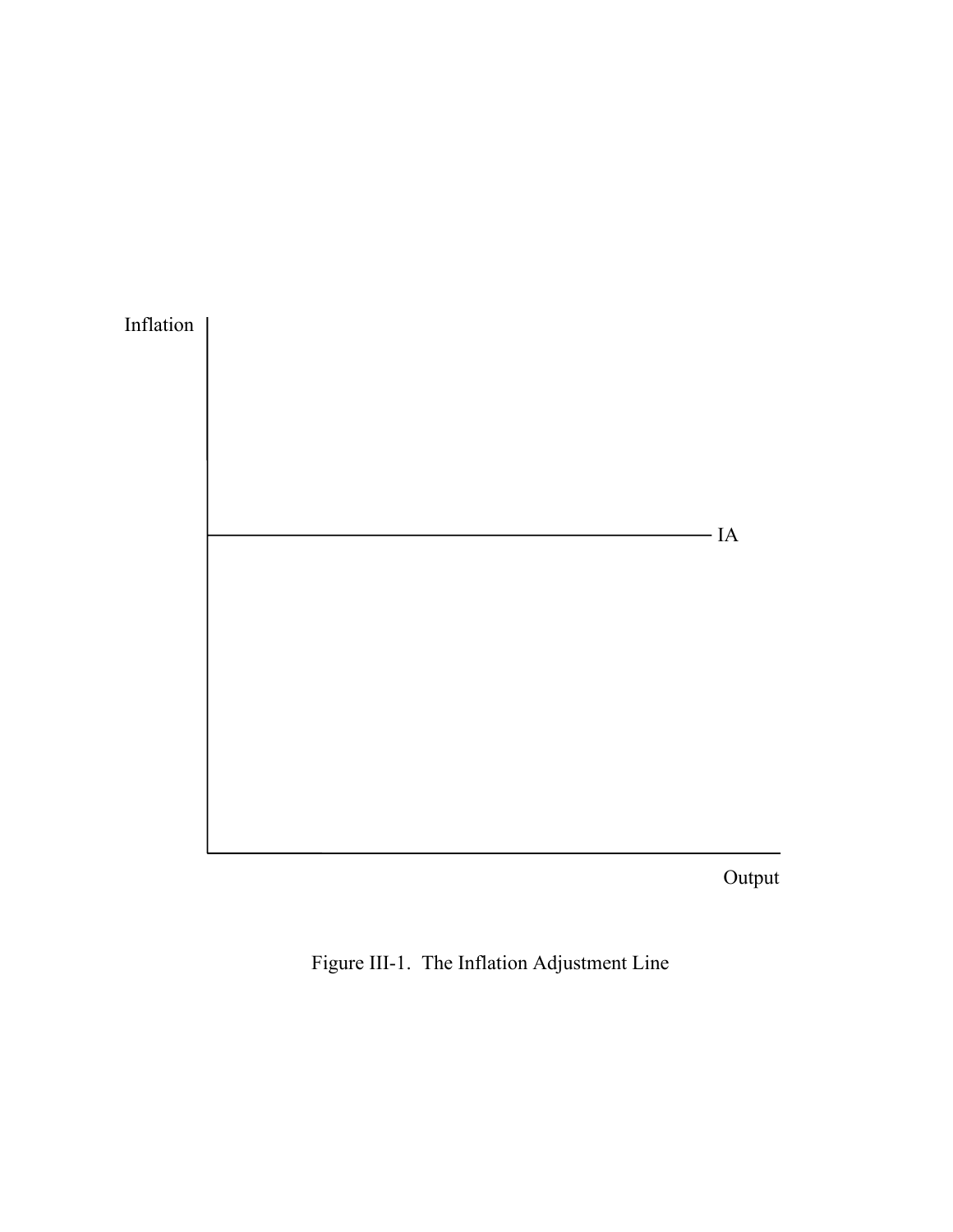

Figure III-2. The Aggregate Demand Curve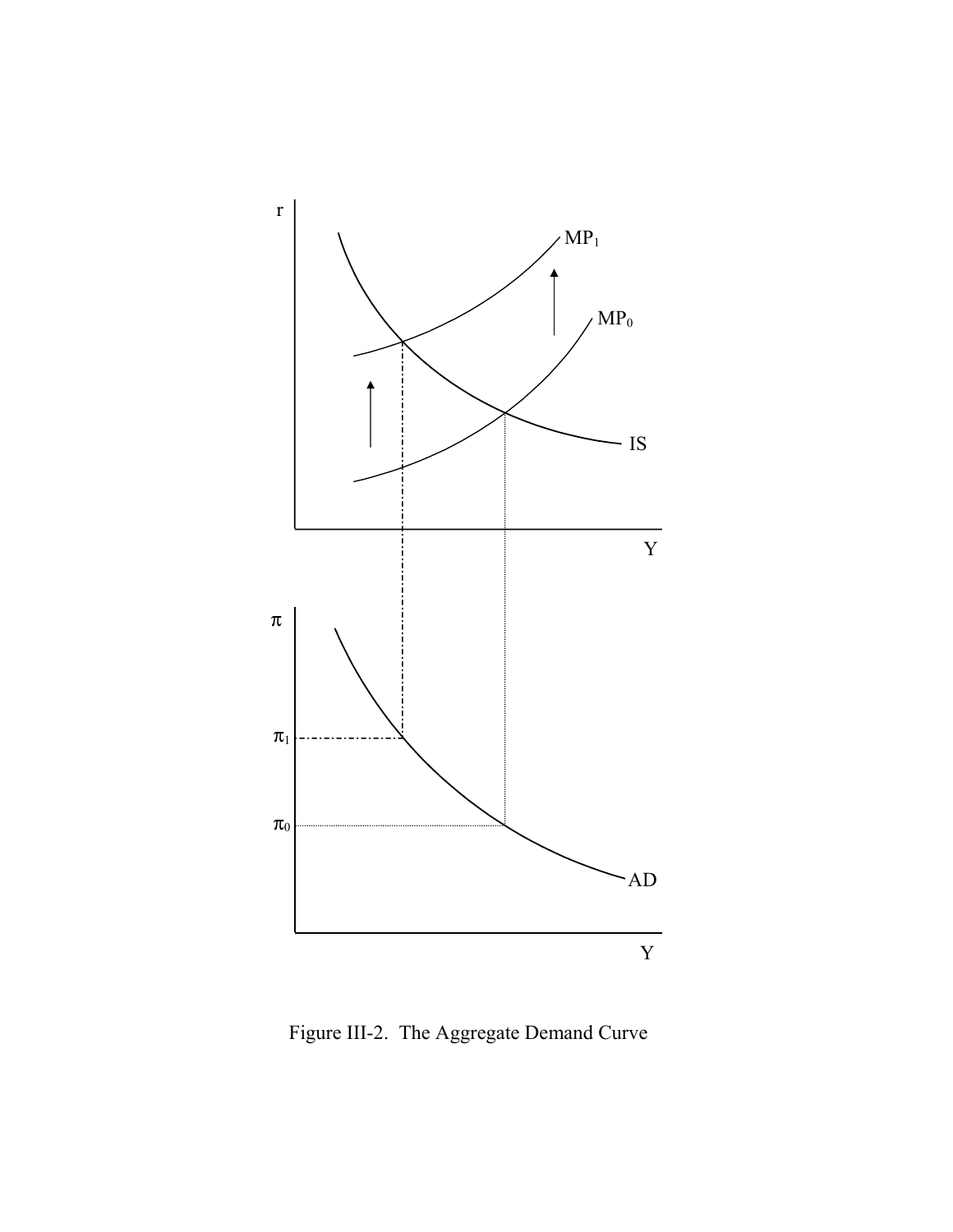

Output

Figure III-3. The AD-IA Diagram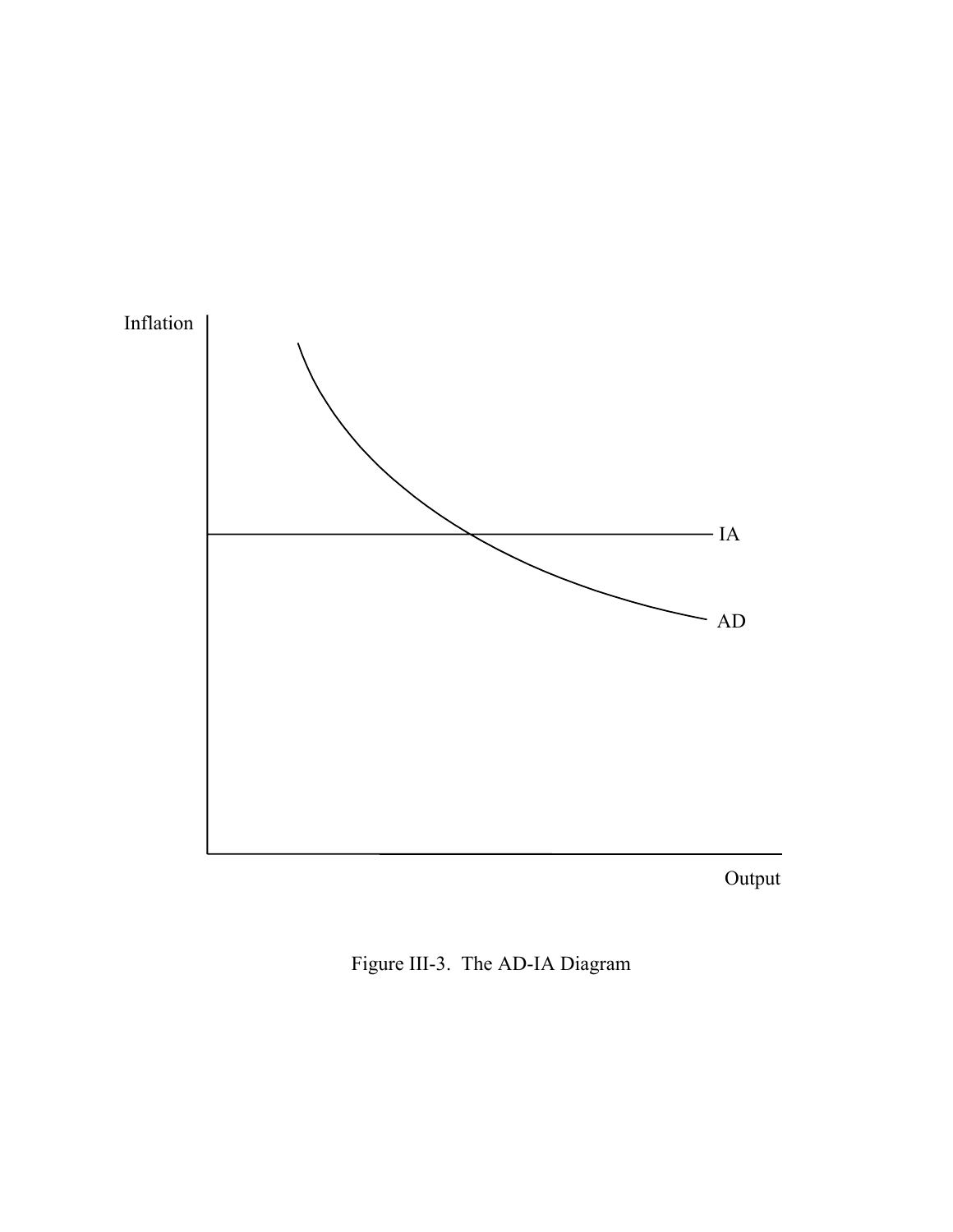

Figure III-4. Adjusting to Long-Run Equilibrium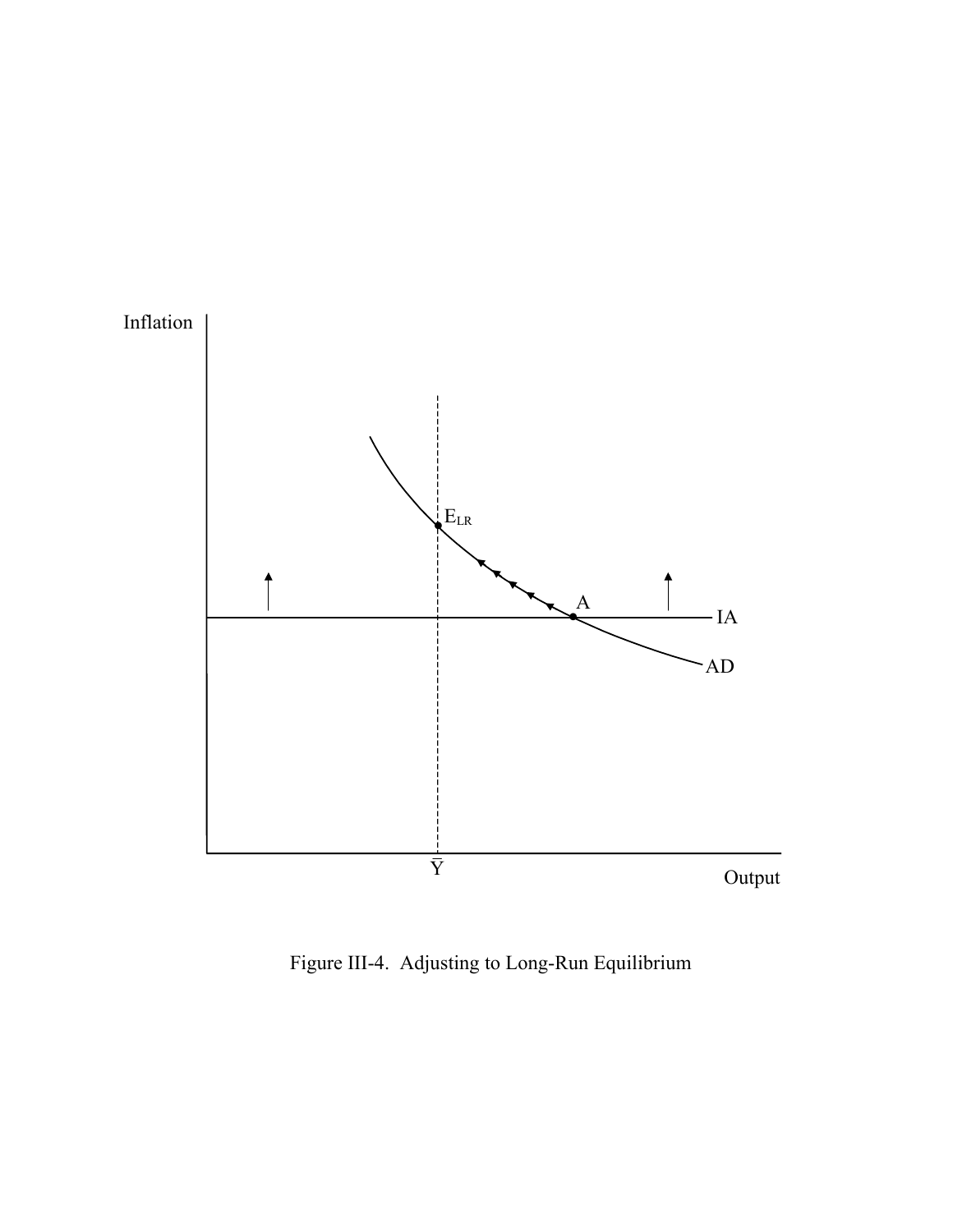

Figure III-5. Long-Run Equilibrium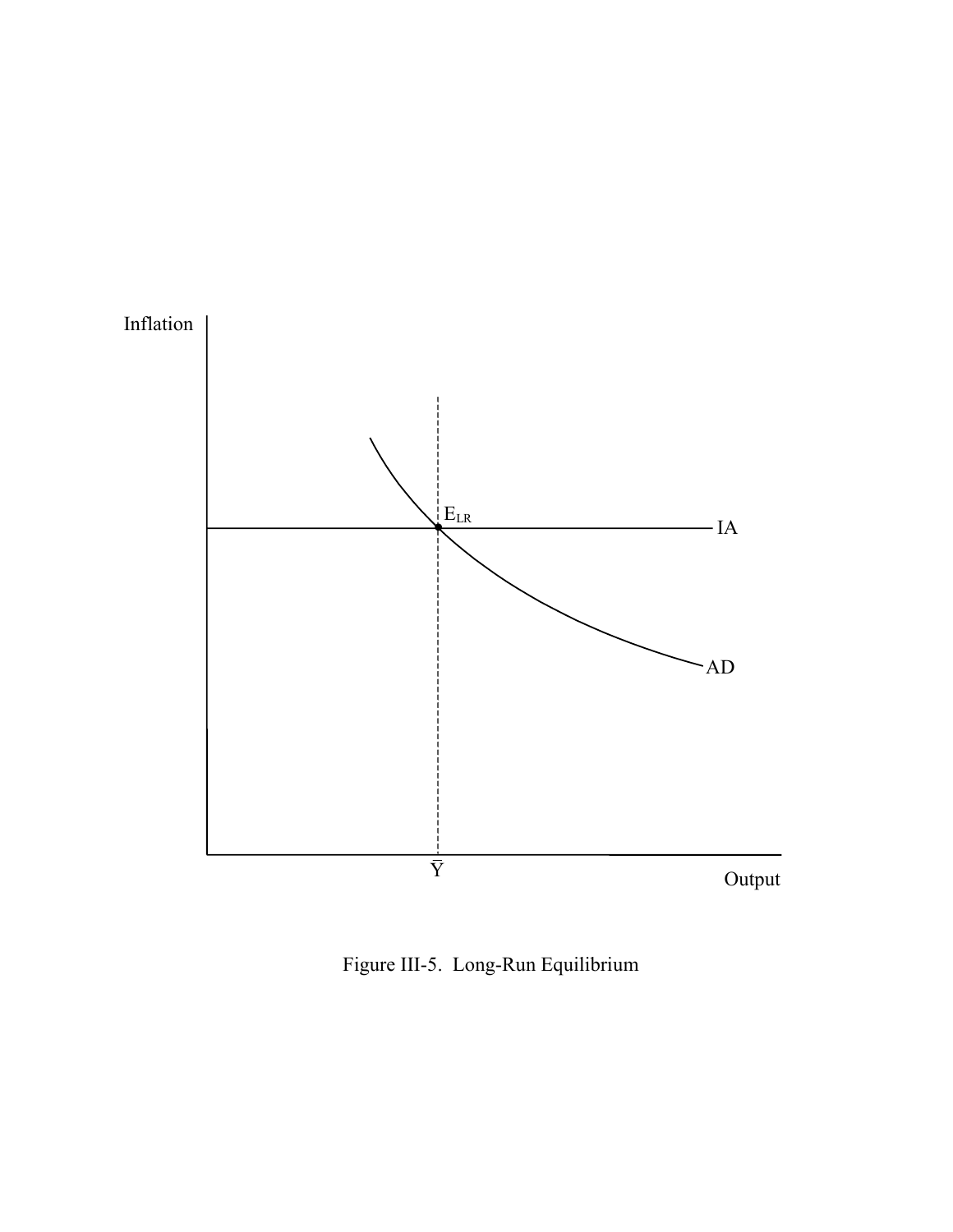

Figure III-6. The Real Interest Rate When the Economy Is in Long-Run Equilibrium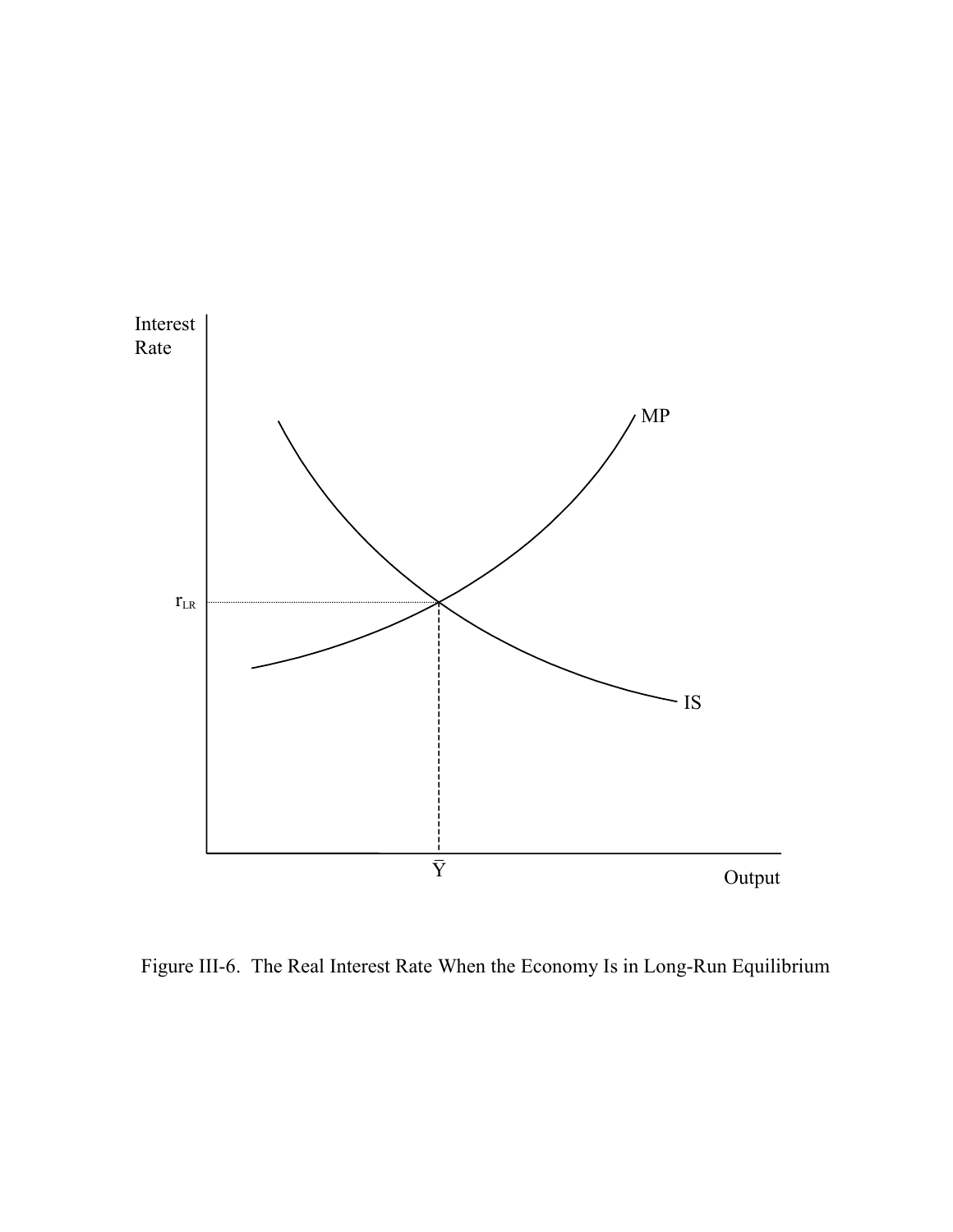

Output

Figure III-7. The Immediate Effects of an Increase in Government Purchases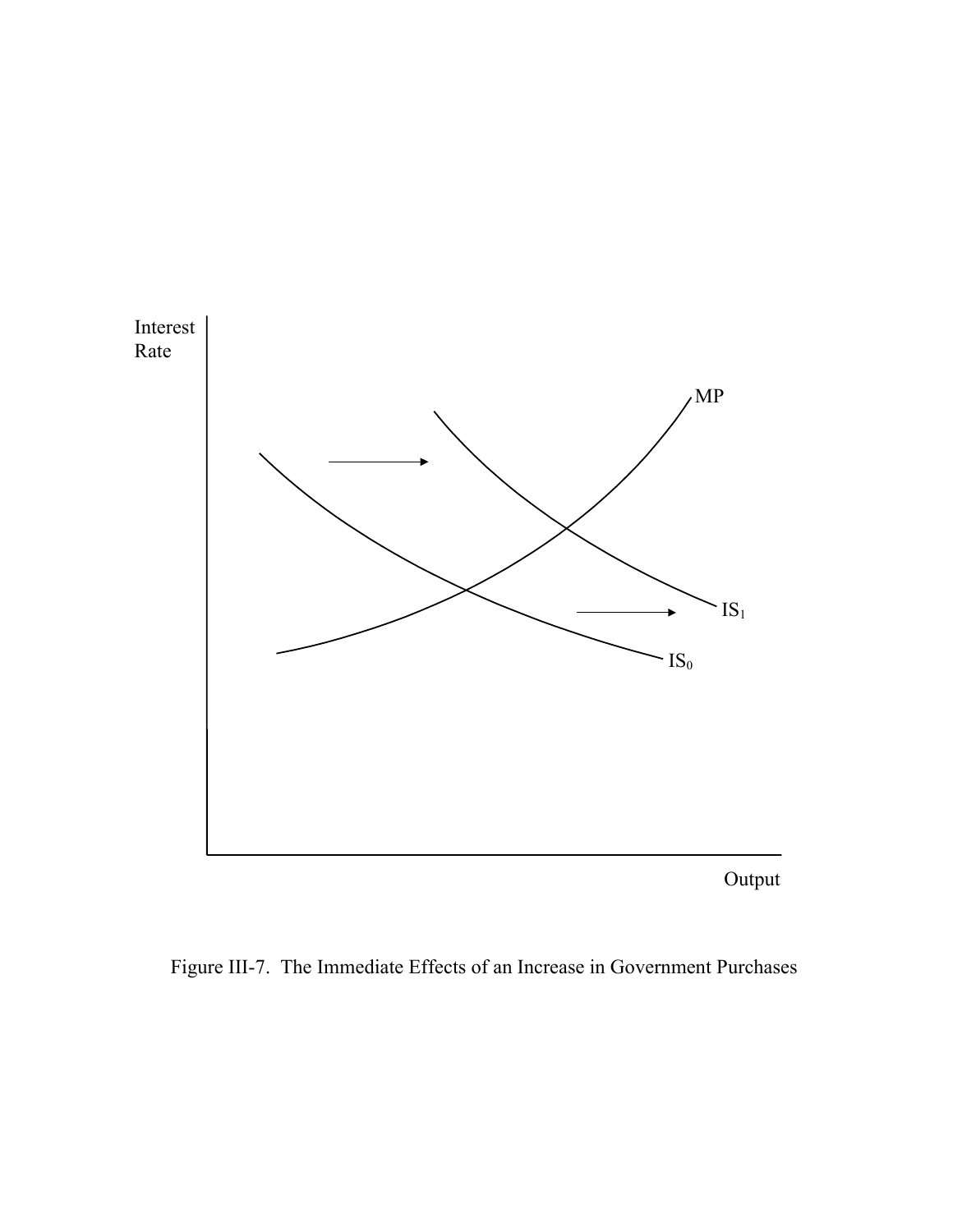

Figure III-8. The Immediate Effects of an Increase in Government Purchases in Terms of the AD-IA Diagram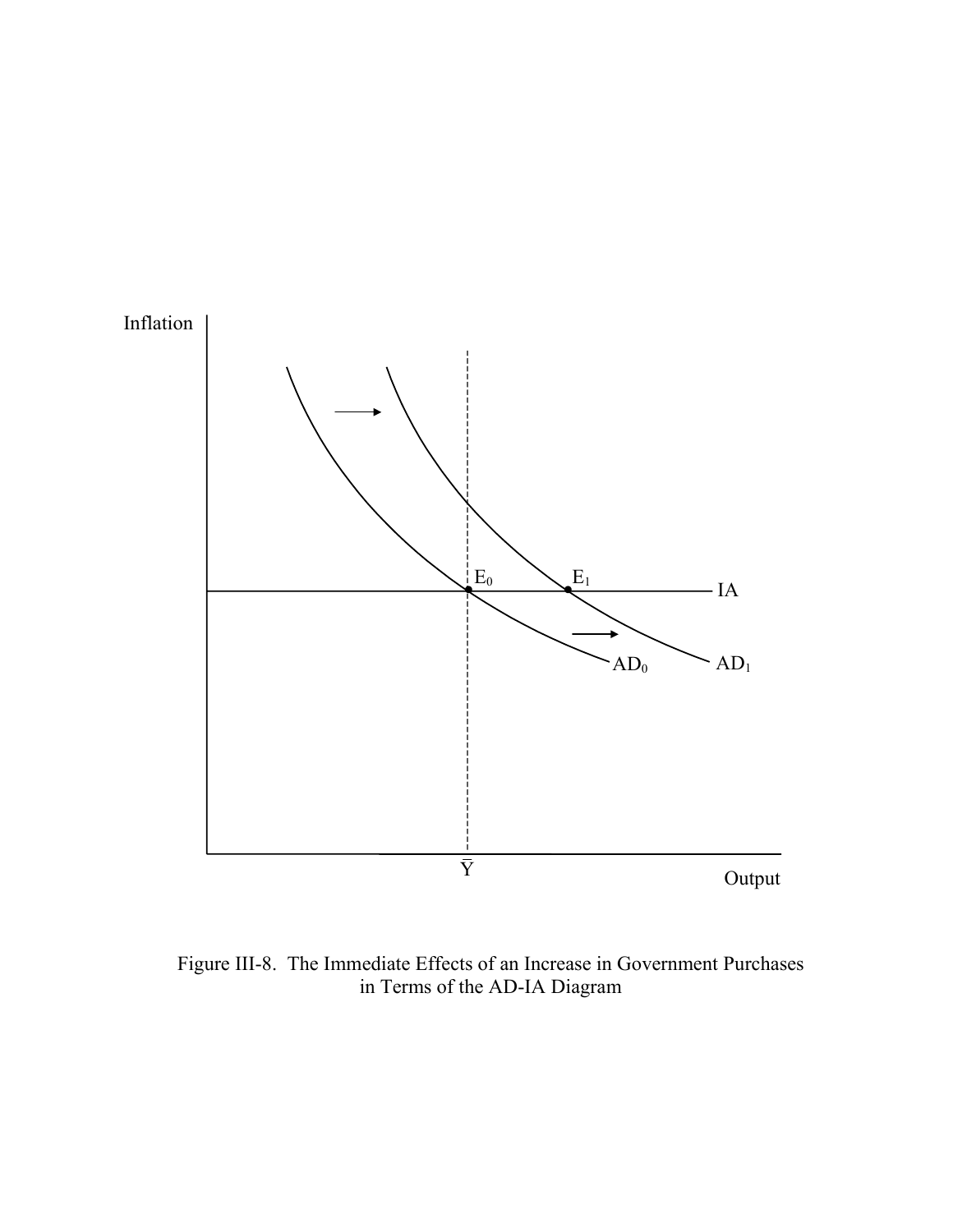

Figure III-9. The Effects of an Increase in Government Purchases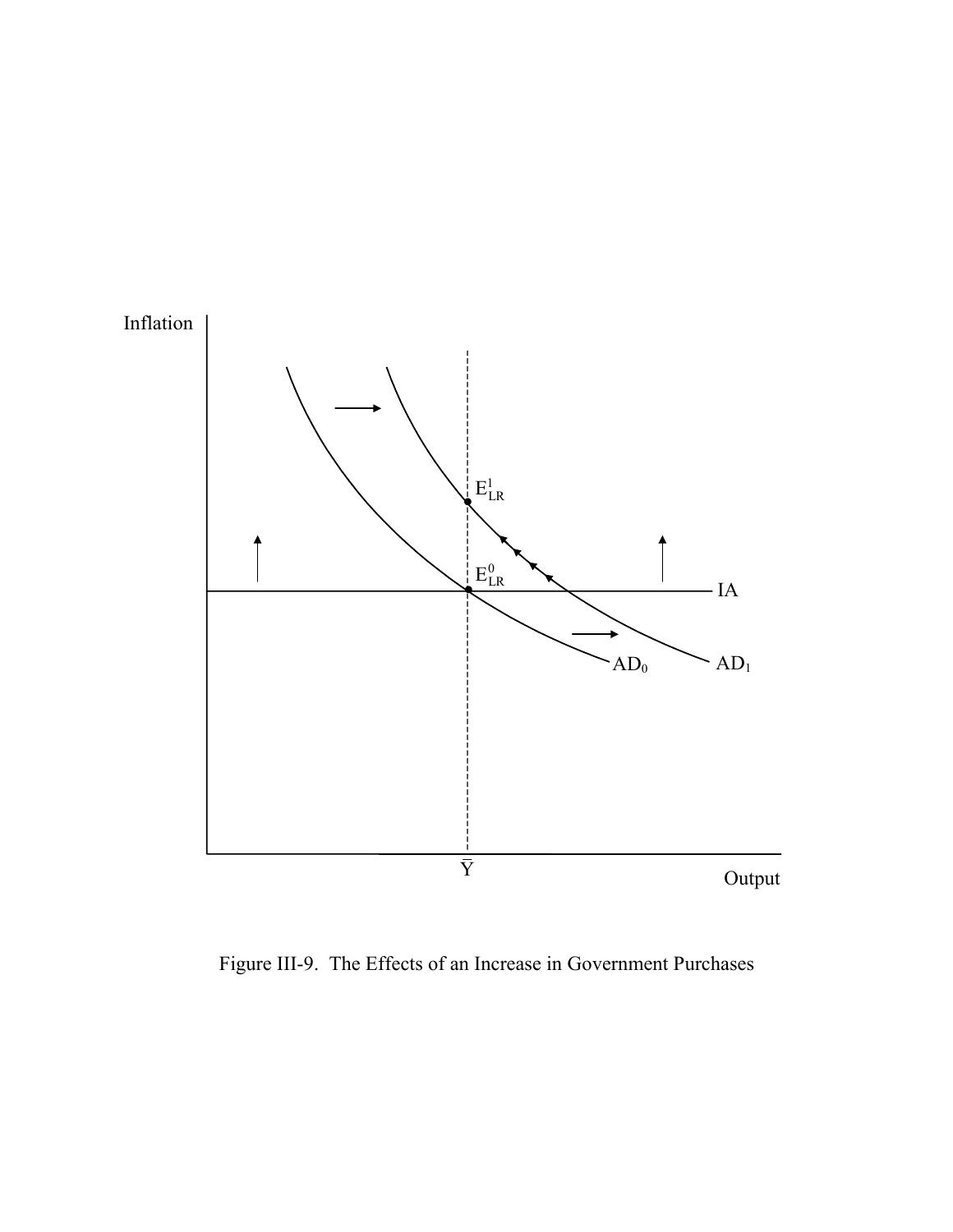

Figure III-10. The Long-Run Effects of an Increase in Government Purchases in Terms of the IS-MP Diagram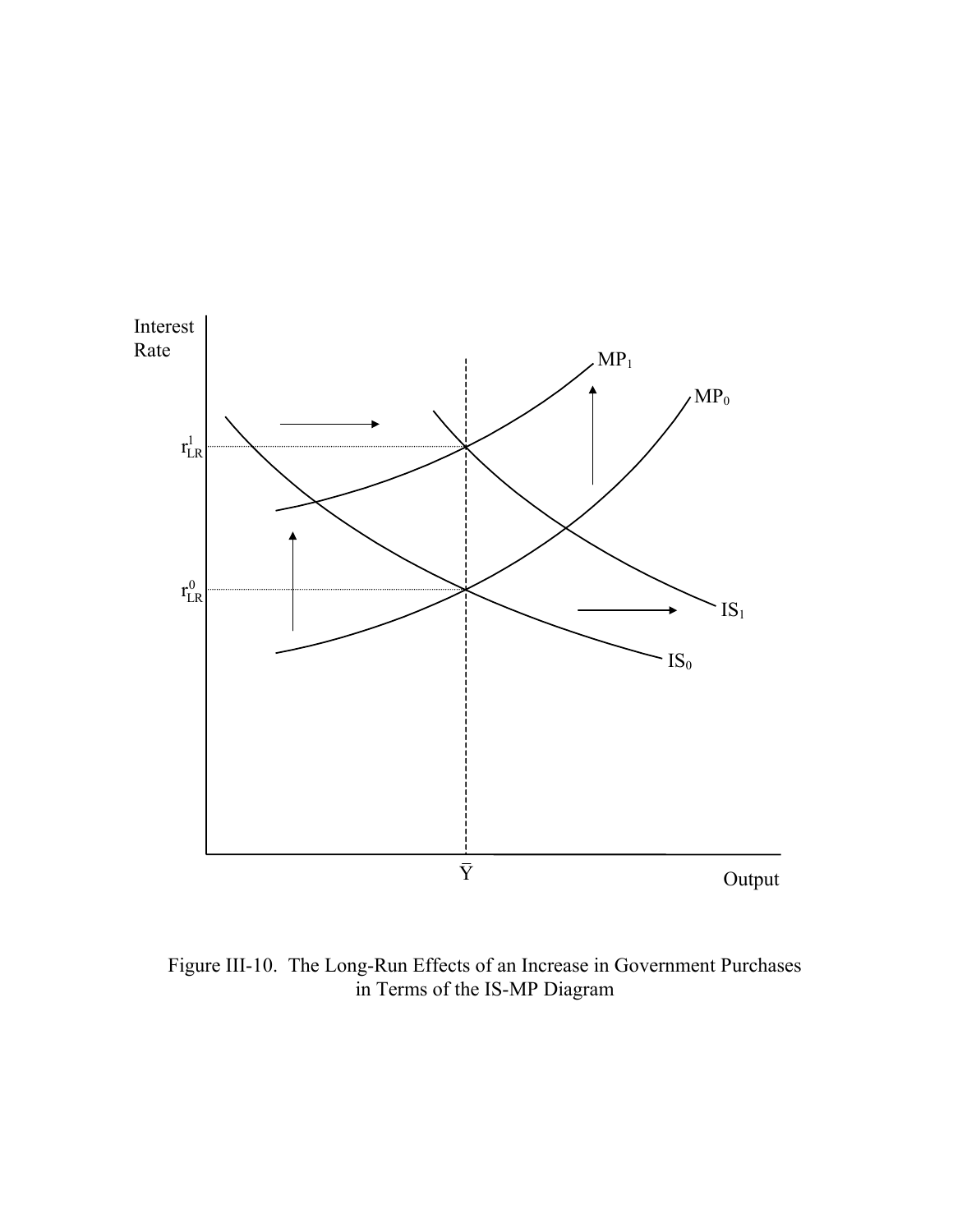

Output

Figure III-11. The Immediate Effects of a Shift to Tighter Monetary Policy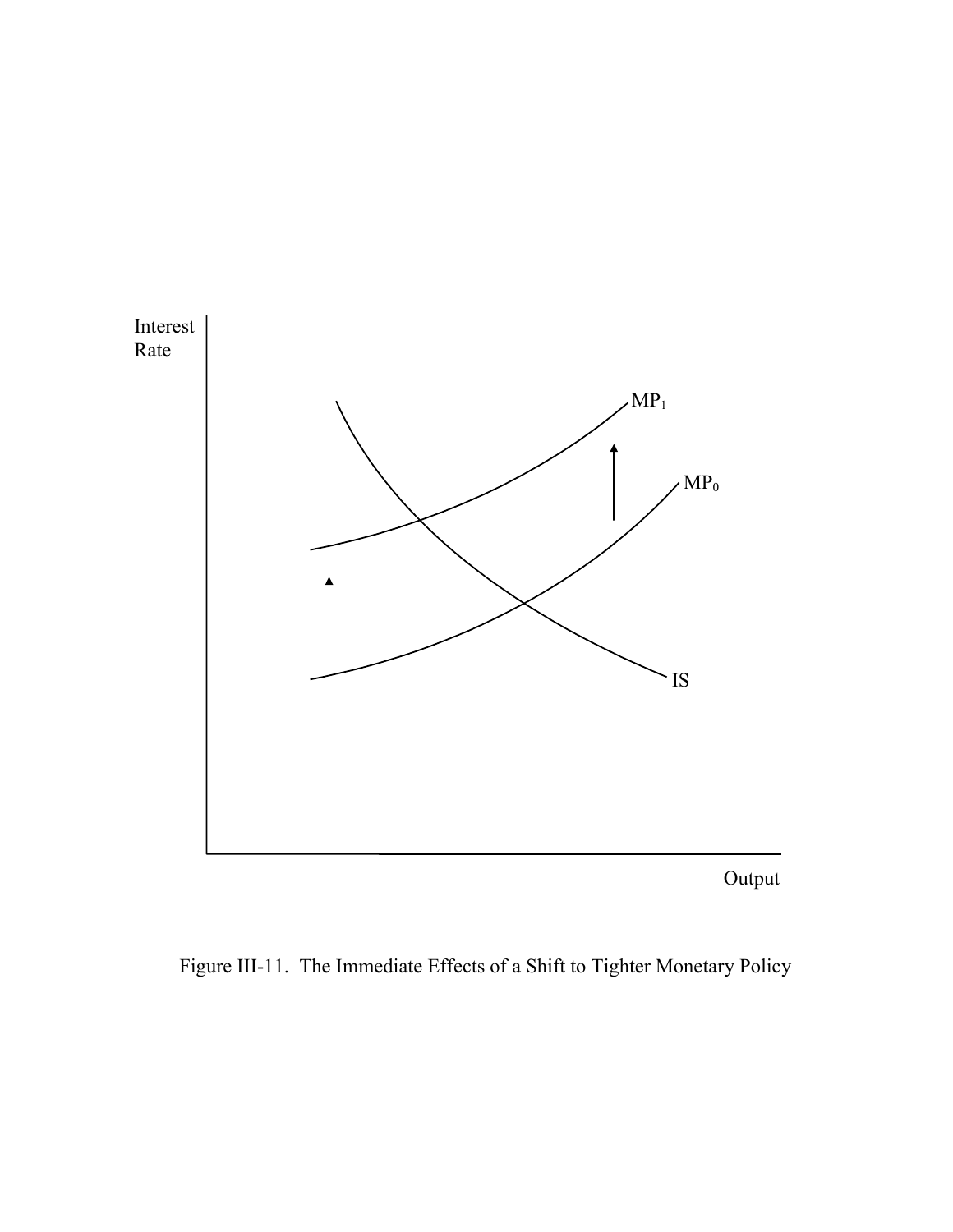

Figure III-12. The Effects of a Shift to Tighter Monetary Policy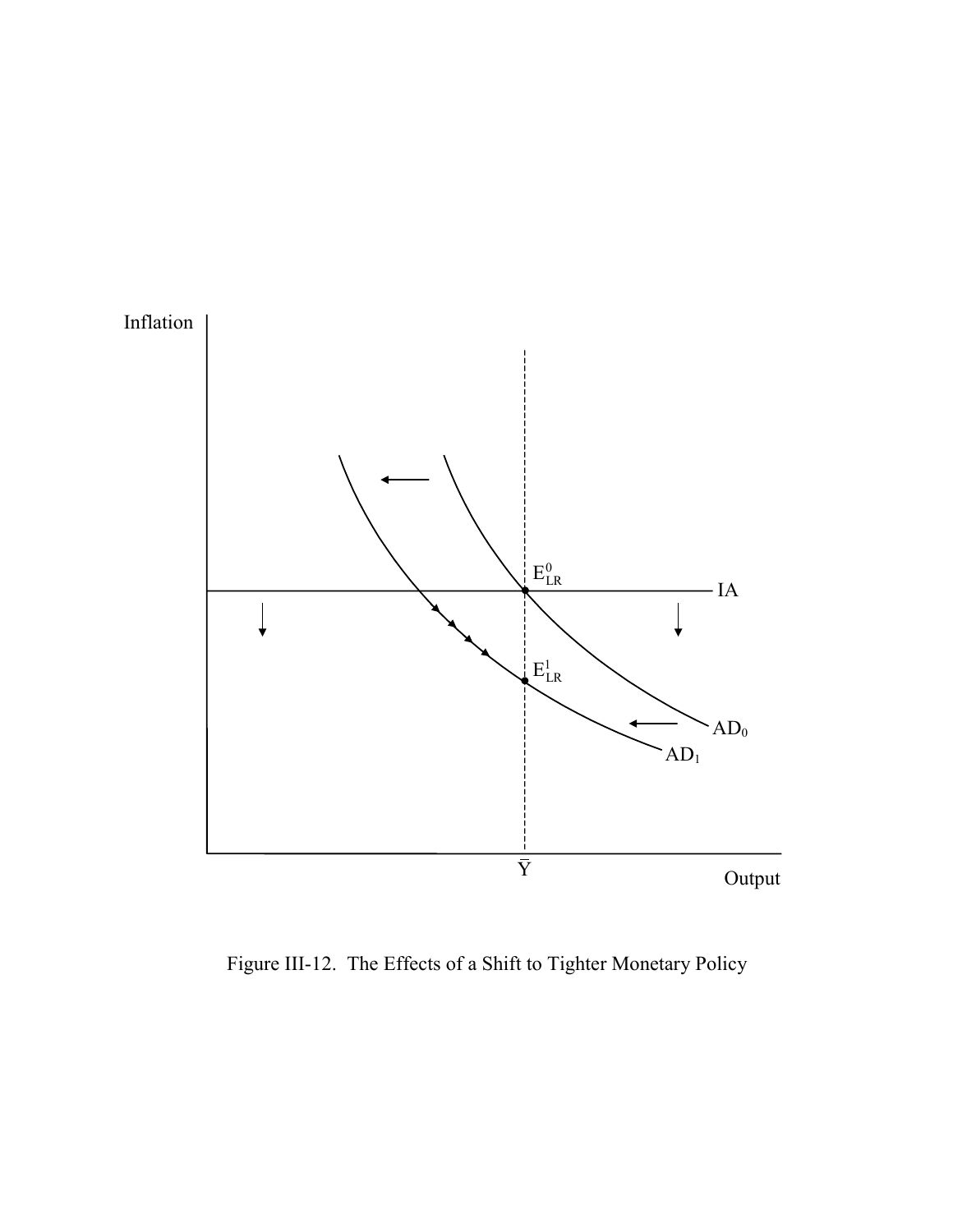

Figure III-13. The Long-Run Effects of a Shift to Tighter Monetary Policy in Terms of the IS-MP Diagram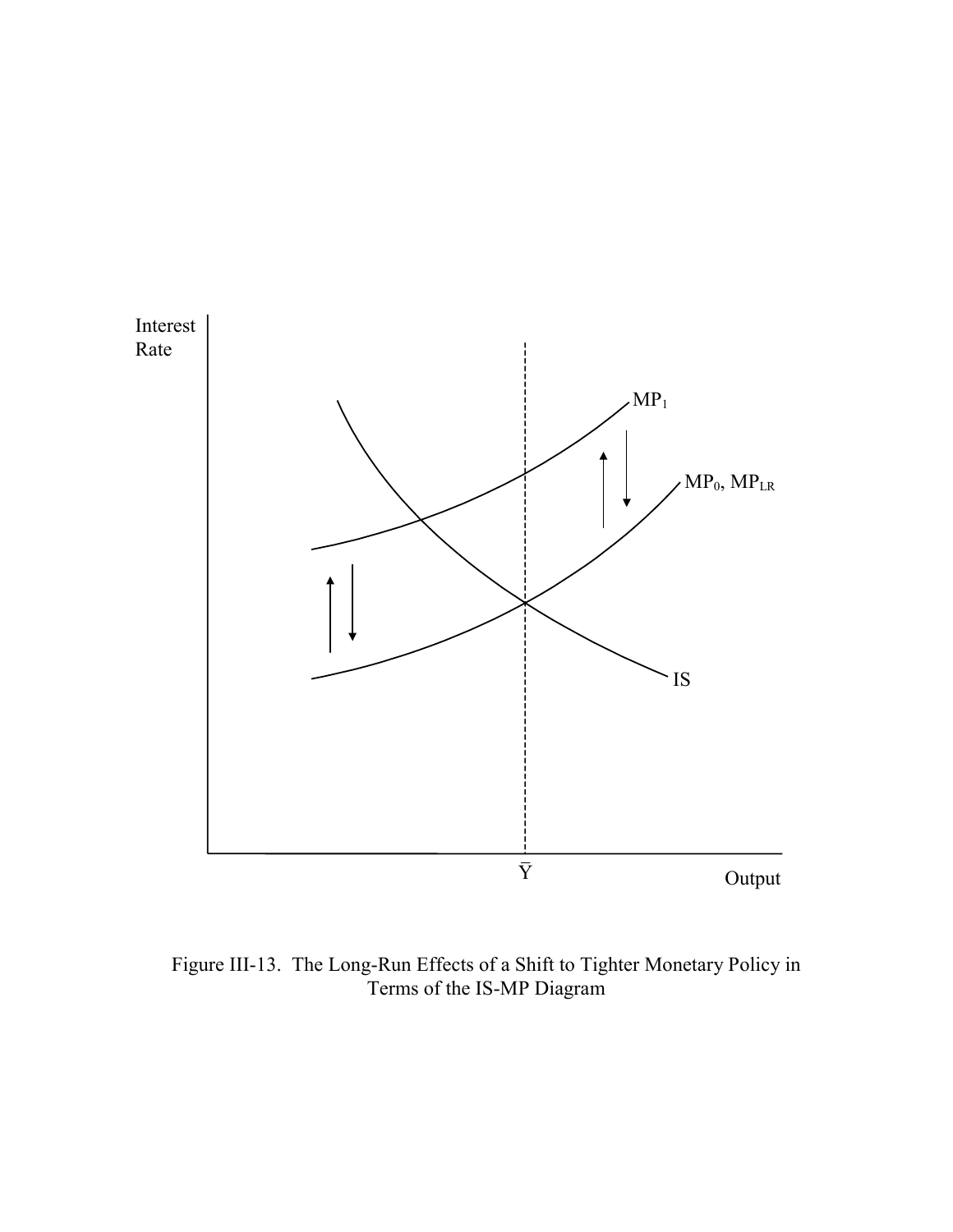

Figure III-14. The Immediate Effects of an Unfavorable Inflation Shock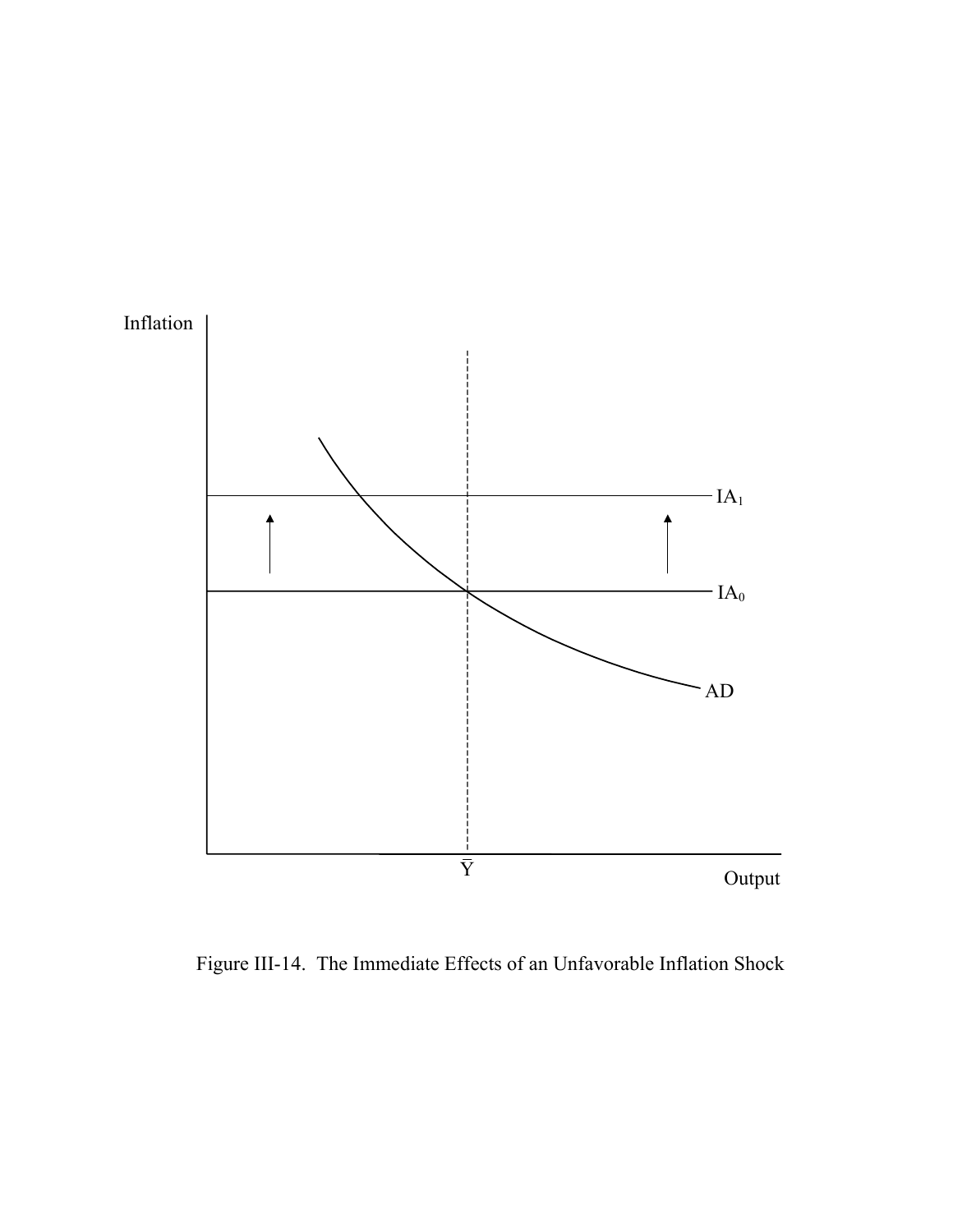

Figure III-15. The Effects of an Unfavorable Inflation Shock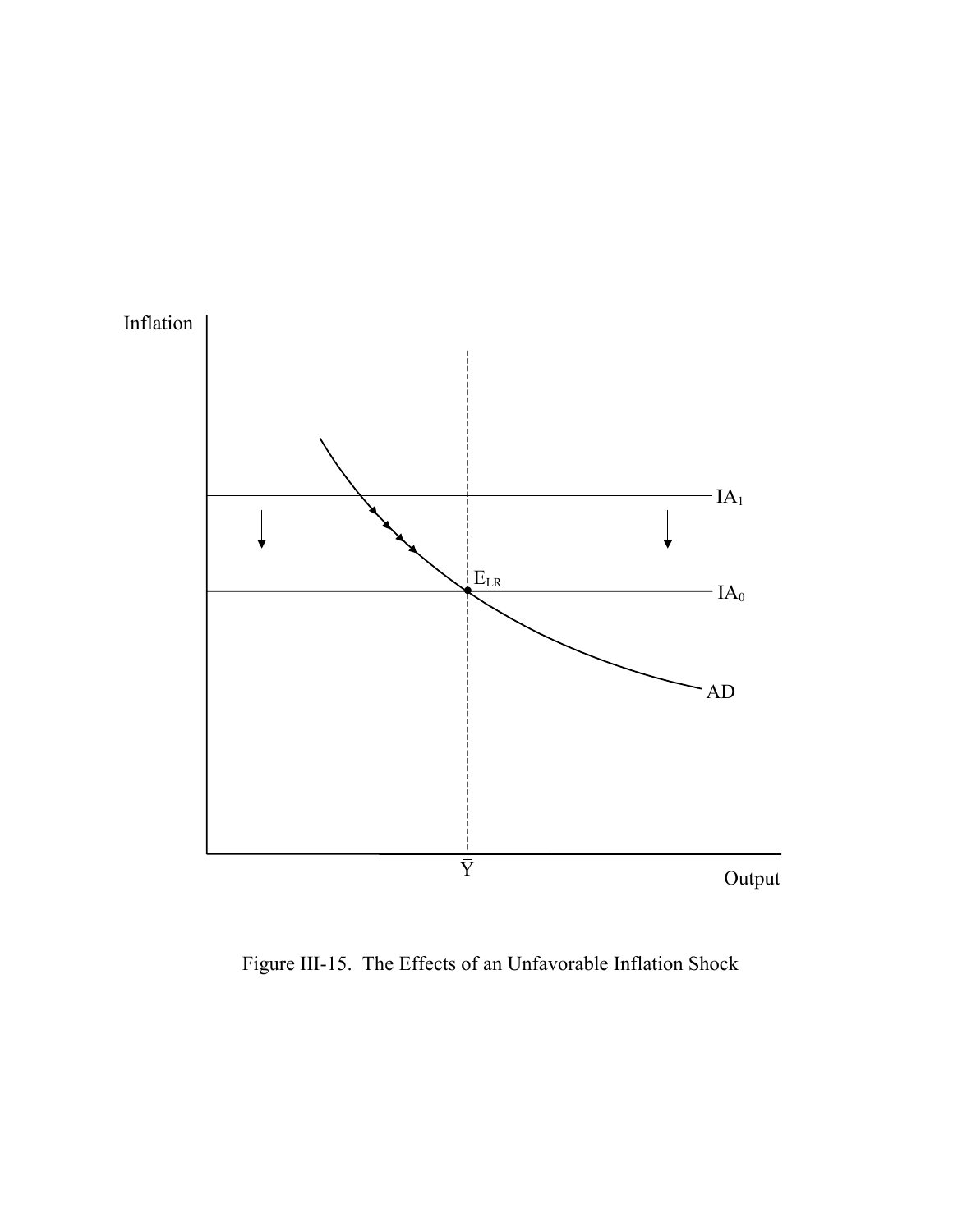

Figure III-16. The Effects of a Fall in the Natural Rate of Unemployment